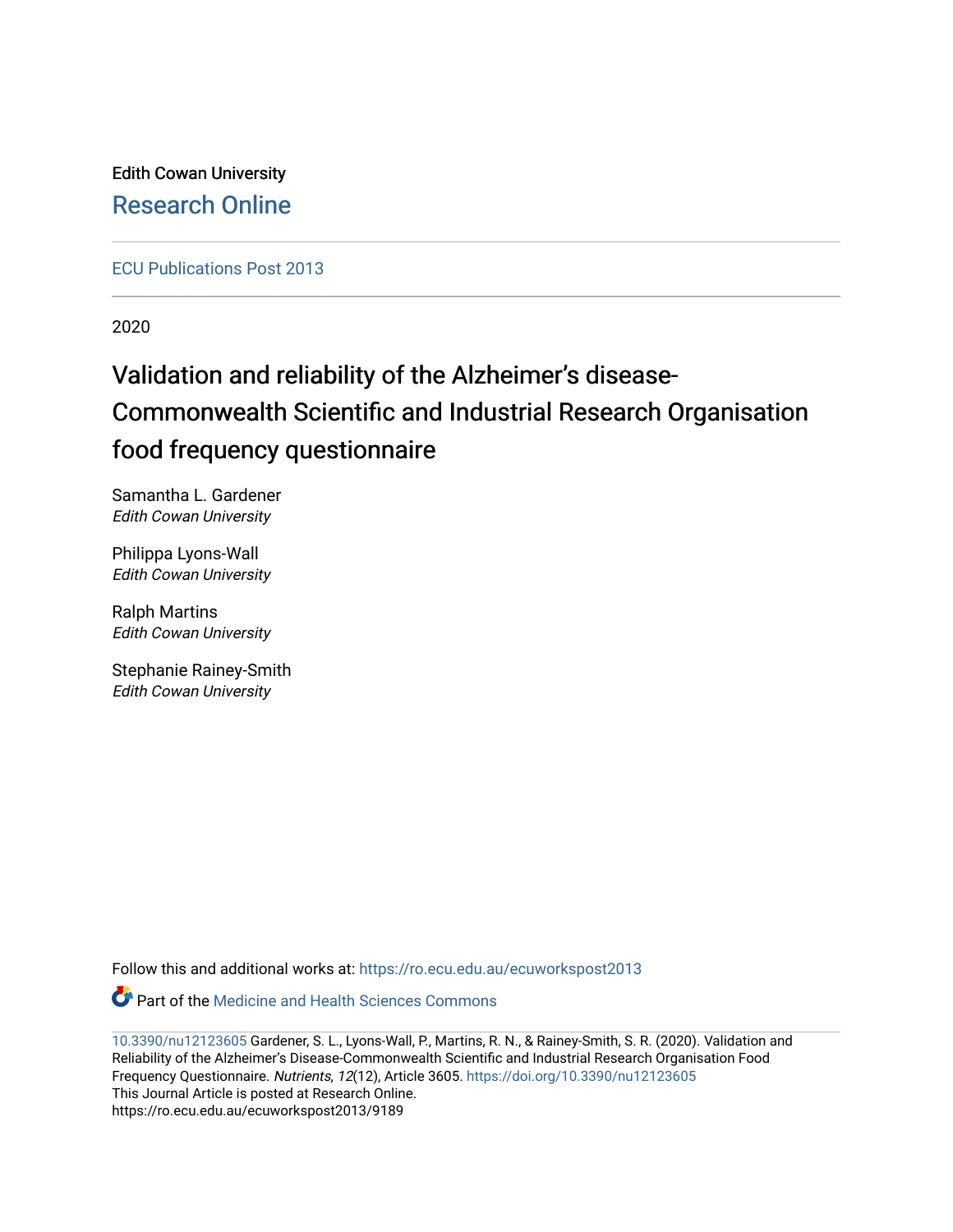

*Article*

## **Validation and Reliability of the Alzheimer's Disease-Commonwealth Scientific and Industrial Research Organisation Food Frequency Questionnaire**

**Samantha L. Gardener 1,2,**† **[,](https://orcid.org/0000-0002-1933-5260) Philippa Lyons-Wall <sup>1</sup> , Ralph N. Martins 1,2,3 and Stephanie R. Rainey-Smith 1,2,4,\***

- <sup>1</sup> School of Medical and Health Sciences, Edith Cowan University, Joondalup, WA 6027, Australia; s.gardener@ecu.edu.au (S.L.G.); p.lyons-wall@ecu.edu.au (P.L.-W.); ralph.n.martins@gmail.com (R.N.M.)
- <sup>2</sup> Australian Alzheimer's Research Foundation, Sarich Neuroscience Research Institute, Nedlands, WA 6009, Australia
- <sup>3</sup> School of Biomedical Sciences, Faculty of Medicine and Health Sciences, Macquarie University, Macquarie Park, NSW 2109, Australia
- <sup>4</sup> School of Psychological Science, University of Western Australia, Crawley, WA 6009, Australia
- **\*** Correspondence: s.rainey-smith@ecu.edu.au; Tel.: +61-8-6304-2649
- † This work formed part of Samantha Gardener's PhD thesis.

Received: 26 October 2020; Accepted: 19 November 2020; Published: 24 November 2020



**Abstract:** Accuracy in measuring intake of dietary constituents is an important issue in studies reporting the associations between diet and chronic diseases. We modified a Commonwealth Scientific and Industrial Research Organisation (CSIRO) food frequency questionnaire (FFQ) to include foods of interest in the field of Alzheimer's disease (AD) research. The aim of the current study was to determine the reliability and validity of the AD-CSIROFFQ in 148 cognitively normal older adults. The AD-CSIROFFQ was completed before and after completion of a four-day weighed food record. Of the 508 food and beverage items reported, 309 had sufficient consumption levels for analysis of reliability. Of the 309 items, over 78% were significantly correlated between the two questionnaire administrations (Spearman's rank correlations). We used two additional methods to assess absolute nutrient intake agreement between the AD-CSIROFFQ and the weighed food records (Pearson's correlation coefficients and Bland–Altman plots) and quintile rankings to measure group level agreement. The adequate correlations observed between questionnaire responses suggest that the AD-CSIROFFQ is reliable. All nutrient intakes were acceptable for ranking of individuals on a group level, whilst the agreement levels with respect to the weighed food records for 11 of the 46 nutrients show validity in terms of their individual level absolute intake. The AD-CSIROFFQ makes an important contribution to the tools available for assessing usual dietary intake in groups of older adults with respect to AD research.

**Keywords:** validation; food frequency questionnaire; diet; Alzheimer's disease; Australia; FFQ; weighed food record; reliability

#### **1. Introduction**

Accurate assessment of usual dietary intake is crucial to understanding the association between diet and chronic diseases; incorrect information may lead to false associations between dietary factors and disease risk and prevention. There is a need to develop and validate methods of assessing food and beverage intake to facilitate the development of guidelines for the prevention of diet-related chronic diseases.

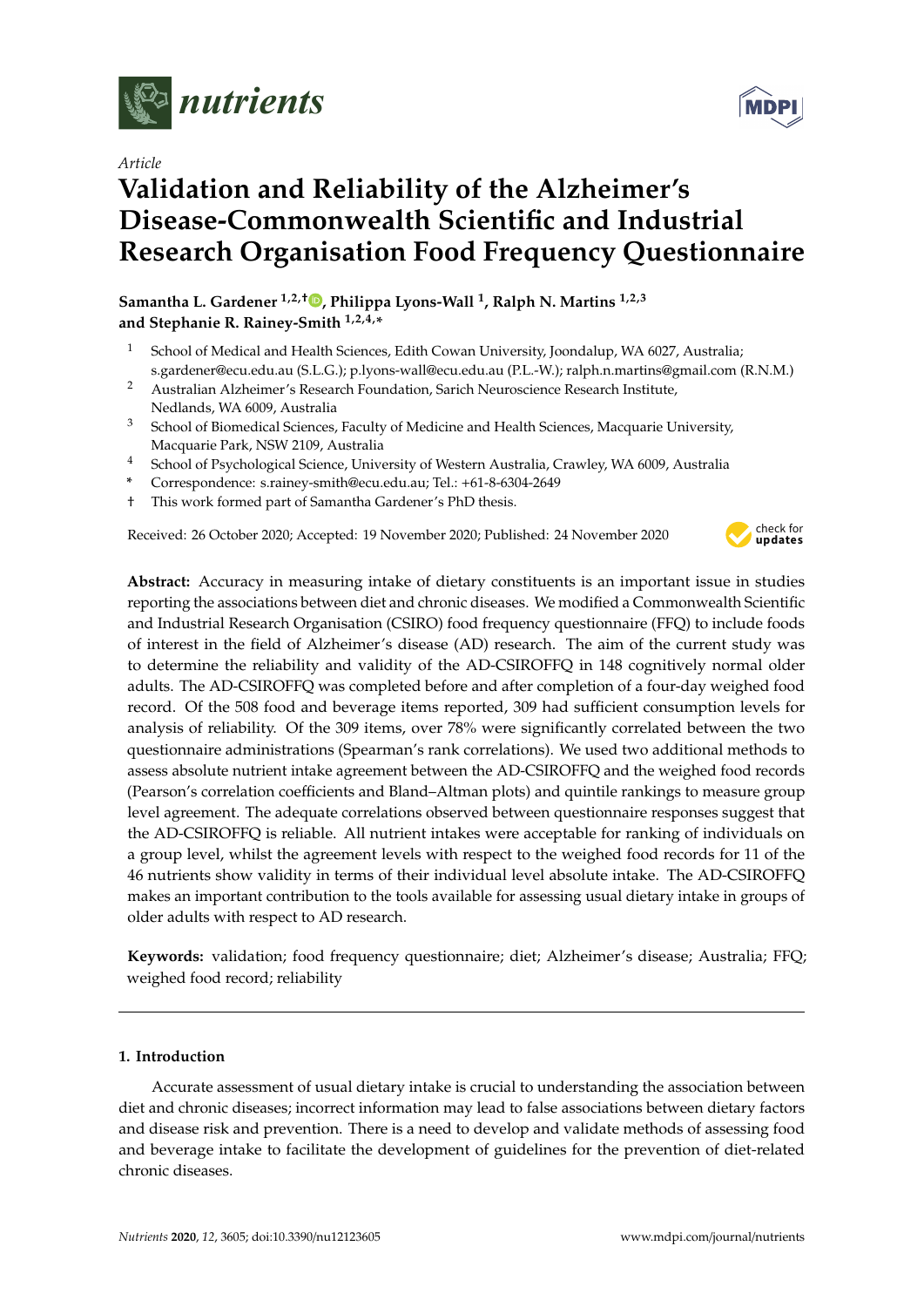Food frequency questionnaires (FFQs) are a relatively inexpensive method of measuring usual food intake over an extended period, particularly among large cohorts. FFQs are easy to administer with low participant burden and are therefore a more practical method to collect dietary data for large-scale studies, compared with 24-h recalls or food records which may require trained interviewers. However, dietary questionnaires need to be both specific to the population being analysed, and to the disease of interest; currently, there is no Alzheimer's disease (AD)-specific FFQ available.

Accuracy and precision in measuring intake of individual dietary constituents are important issues in the analysis and evaluation of results from studies on the associations between diet and chronic diseases. The gold standard and most common method of validating a dietary questionnaire is through comparison of responses from the FFQ to actual food intakes documented for a representative number of days using weighed food records [\[1\]](#page-16-0). The reliability or precision of the tool can be estimated by administering the FFQ at two time points to the same group of people and assessing the level of agreement between the two responses [\[2\]](#page-16-1).

The Commonwealth Scientific and Industrial Research Organisation (CSIRO) FFQ is a quantitative questionnaire containing over 200 foods and beverages in the following categories: cereals and breads, dairy and eggs, meats and mixed dishes, chicken, fish and seafood, takeaway food, vegetables, fruit, beverages, and snacks and sweets; a paper version of the CSIROFFQ has been validated for use in the Australian population  $[3-6]$  $[3-6]$ . For the current study, a computerised version of the original FFQ was modified to include questions on foods of interest in the field of AD research with the resultant questionnaire termed the AD-CSIROFFQ. These new questions were selected based on current literature describing major dietary contributors associated with AD risk [\[7–](#page-17-1)[11\]](#page-17-2). Questions were added to capture information in relation to dietary intake of chocolate type, oils (e.g., grape seed, coconut oil), wine type, green and white tea, pomegranates and pomegranate juice, types of grapes, types of berries, offal (e.g., kidney, liver, heart), types of meat used in stew, casserole, curry and goulash, types of rice, types of nuts and seeds, nutritional supplements, and herbs and spices.

The aim of this study was to determine the suitability of the AD-CSIROFFQ for use in studies of AD and ageing through assessment of (1) reliability of the AD-CSIROFFQ by comparing the responses of cognitively normal older adults when the questionnaire was administered on two occasions and (2) validity of the AD-CSIROFFQ relative to four-day weighed food records.

#### **2. Materials and Methods**

#### *2.1. Participants*

This study was undertaken by 148 older adults drawn from three cohorts in Perth, Western Australia: 88 participants from the Australian Imaging, Biomarkers and Lifestyle Study of ageing [\[12\]](#page-17-3), 51 participants from the Western Australian Memory Study [\[13–](#page-17-4)[16\]](#page-17-5), and 9 participants from the Western Australian Participant Pool (a register of potential participants for studies to recruit from). All participants were classified as cognitively normal at the time they completed the FFQ validation study, as determined by a Mini-Mental State Examination (MMSE) score of 25 or higher.

#### *2.2. Study Design*

Participants completed an initial computerised AD-CSIROFFQ followed by a consecutive four-day weighed food record (started within the next three days) and then a repeat computerised AD-CSIROFFQ (Figure [1\)](#page-3-0).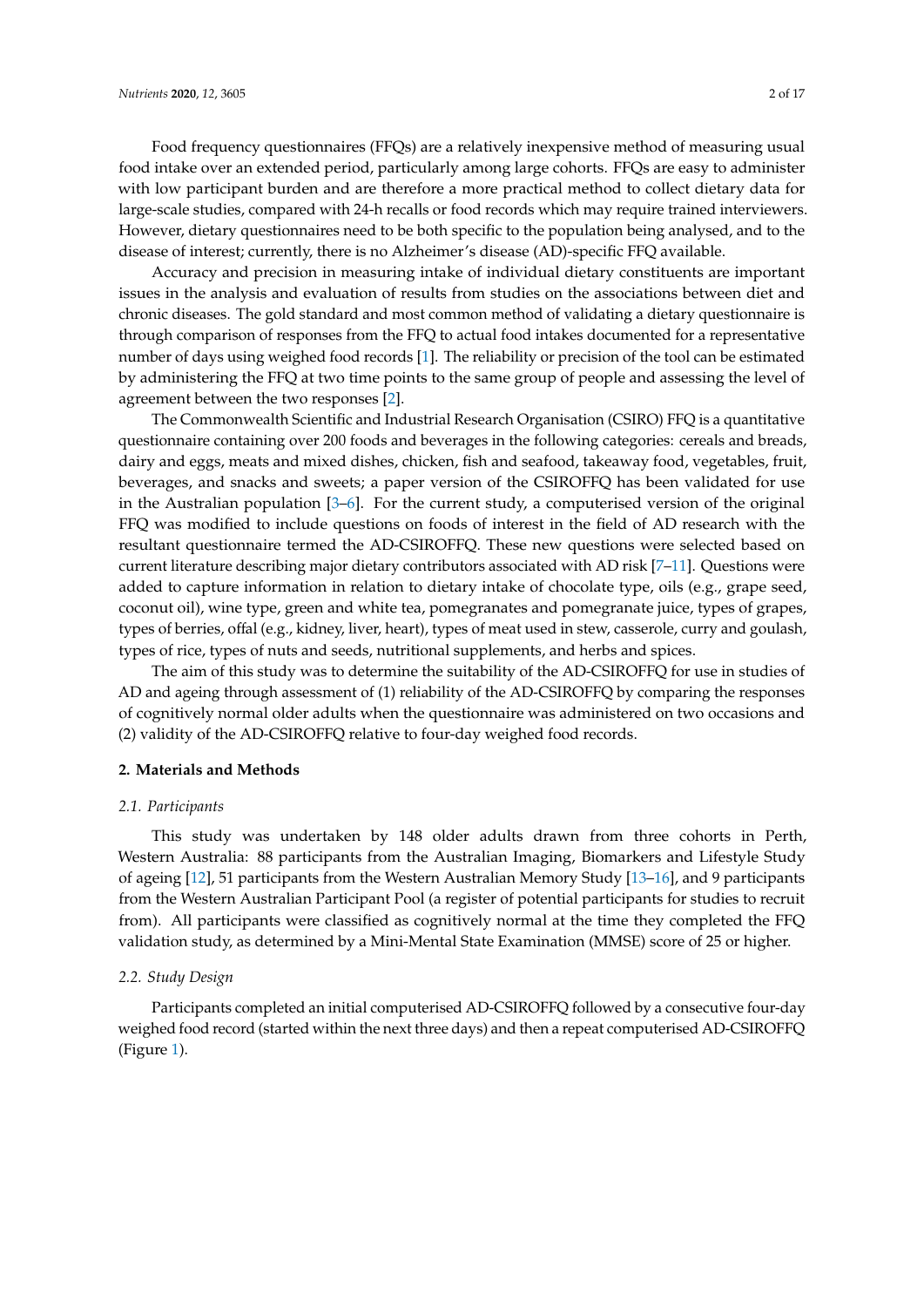<span id="page-3-0"></span>

**Figure 1.** Schematic of the study design. AD-CSIROFFQ, (Alzheimer's disease-Commonwealth **Figure 1.** Schematic of the study design. AD-CSIROFFQ, (Alzheimer's disease-Commonwealth Scientific and Industrial Research Organisation Food Frequency Questionnaire). Scientific and Industrial Research Organisation Food Frequency Questionnaire).

#### *2.3. Alzheimer's Disease Food Frequency Questionnaire 2.3. Alzheimer's Disease Food Frequency Questionnaire*

serving sizes that can be altered by the respondent. The FFQ also contains options for each item related to food preparation and cooking techniques, as well as options for selection of specific type of the item (e.g., type of milk used, type of bread consumed, type of fats used as spread or in cooking, type of fish consumed, etc.), which yields a plethora of final options of the  $280$  initial food and beverage items. To minimise fatigue, the FFQ was designed to have the foods arranged into categories and automatically saves data entered, allowing participants to leave the questionnaire and return later to complete it in multiple sittings. Participants cannot move to the next section until all questions are fully answered in the current section, ensuring the questionnaire is complete. The AD-CSIROFFQ takes approximately 45 min to complete, requires access to the Internet, and assesses usual daily intake over the preceding 12 months. Grams per day intake of foods and beverages is provided following completion of the questionnaire. This intake was then analysed using FoodWorks Professional version 7.0 (Xyris Software Pty Ltd., Brisbane, Queensland, Australia.) and the AUSNUT 2007 database of Australian Foods to yield grams per day of nutrients consumed.  $2007$  database of  $40$ The AD-CSIROFFQ is an online FFQ with over 280 food and beverage items which includes

#### *2.4. Four-Day Weighed Food Record*

*2.4. Four-Day Weighed Food Record*  regarding the completion of the four-day weighed food records were given by an Accredited Practising Dietitian. Digital electronic kitchen scales (model 1348, Propert) weighing to the nearest gram and modular measuring cup and spoon sets were provided to each participant, as was a sample of a completed food record. Each participant was requested to record the weight of all food and beverages consumed during the four-day period from Sunday through Wednesday (at home or away from home) and to record brand names, methods of food preparation, and ingredients of recipes in a specially designed diary. In addition, participants were asked to record the amount of any leftover food at the end of a meal or snack, either at home or away from home, and to report any dietary supplements consumed. All food records were reviewed face-to-face with the participant upon completion of the four-day period to clarify details or missing information. Four-day weighed food records were analysed using FoodWorks Professional version 7.0 and the AUSNUT 2007 database of Australian Foods to yield grams per day of nutrients consumed. Participants attended an orientation session, during which detailed verbal and written instructions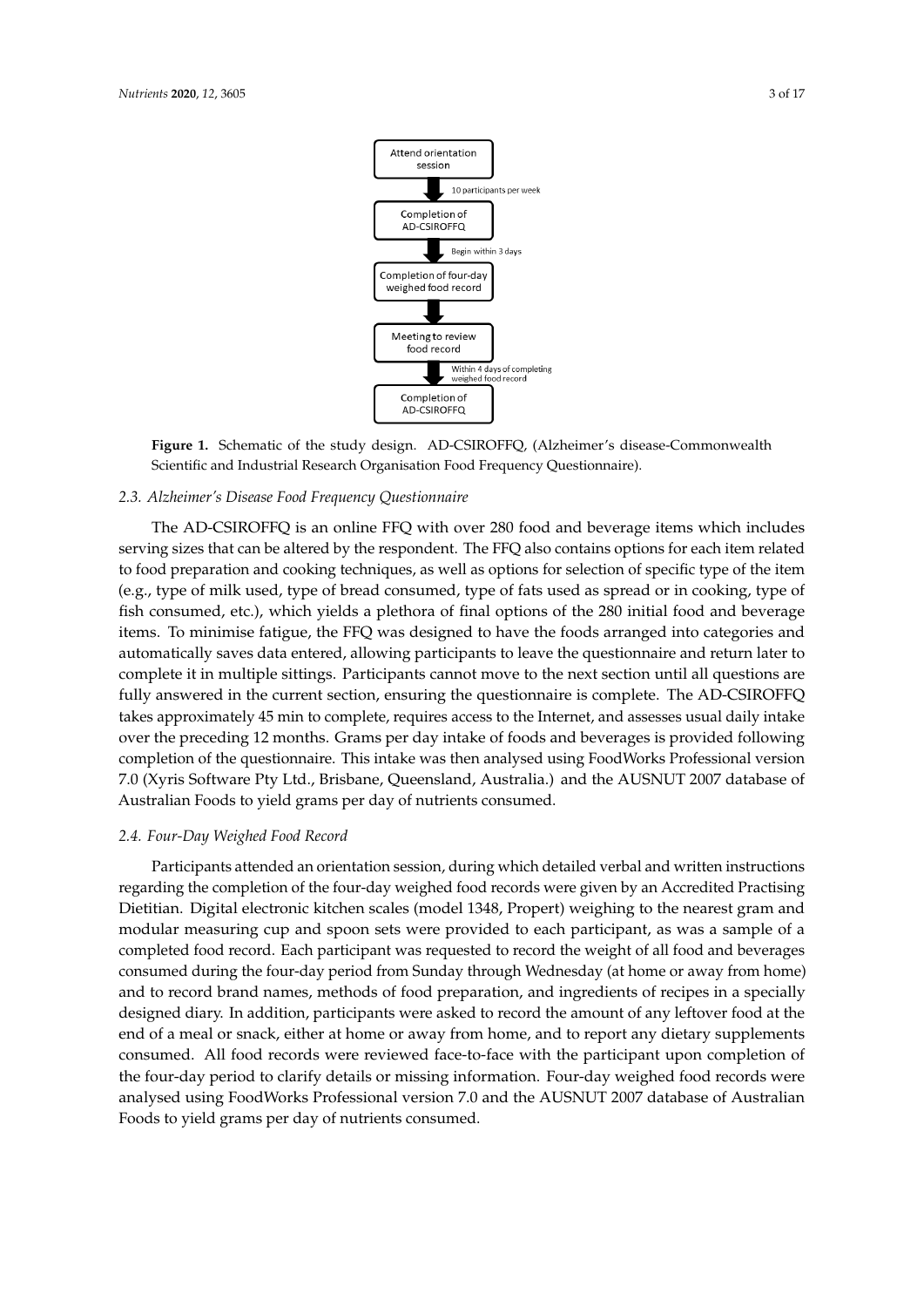#### *2.5. Statistical Analysis*

Statistical analyses were performed using the IBM Statistical Package for the Social Sciences, Version 25.0 (SPSS Inc., Chicago, IL, USA). A *p*-value of <0.05 determined a significant result. Mean values, standard deviations (SD), and percentages are provided for the demographics for the reliability and validation study cohort.

#### 2.5.1. Reliability Study

The raw data for the majority of food items was not normally distributed; therefore, Spearman's rank correlation coefficients were used to compare the correlation between food and beverage intakes from the first and second administration of the AD-CSIROFFQ.

#### 2.5.2. Validation Study

The raw data for the majority of nutrients were not normally distributed; logarithmic transformation produced normalised data that maximised the Kolmogorov–Smirnov test statistic. Following log transformation, the nutrient data were energy-adjusted using linear regressions. Raw data were used to calculate mean and SD intakes for the 46 nutrients analysed. Bivariate Pearson's correlation coefficients were calculated for the log-transformed and energy-adjusted nutrient data to estimate the associations between the two methods, i.e., the AD-CSIROFFQ and the weighed food record.

Agreement between both methods was assessed using Bland–Altman plots [\[17\]](#page-17-6), which represent the individual differences between the two measurements graphed against the mean of the measurements. Interpretation of the Bland–Altman results was based on three categories: "good agreement", "fairly good agreement", and "poor agreement", depending on whether the difference between the two measurements is approximately equal to 1, 2, or 3 standard deviations of the average nutrient intake, respectively.

The agreement between methods of the relative rankings of nutrient intakes was assessed by classifying subjects into quintiles and cross-tabulating, using the log-transformed and energy-adjusted data. Weighted kappa statistics (κ) were calculated to measure the strength of agreement with 0.61–0.80 being "substantial", 0.41–0.60 "moderate", 0.21–0.40 "fair", and less than 0.20 "slight" [\[18\]](#page-17-7).

#### **3. Results**

Of the cohort of 148 participants, 136 completed the two administrations of the AD-CSIROFFQ and were included in the reliability study analysis. This cohort included 44 males (32%) and had a mean and SD age of  $73.19 \pm 6.28$  years. All 148 individuals participated in the validation study; of these, 48 were male (32%) and the mean age was  $73.20 \pm 6.43$  years.

#### *3.1. Reliability Study*

To investigate the reliability of the AD-CSIROFFQ, we assessed the correlation of intakes of 508 food and beverage items from two administrations of the questionnaire (Table [1\)](#page-8-0). Of the 508 items, 182 were highly correlated (*p* < 0.001), 27 were moderately correlated (*p* < 0.01), and 34 were weakly correlated  $(p < 0.05)$ . Sixty-six items were not significantly correlated; these items comprised mostly individual fruits and vegetables, and takeaway foods for which low consumption levels were reported in both administrations of the questionnaire. Spearman's rank correlation coefficients ranged from −0.866 for subs/wraps with seafood as the main filling (three participants reporting consumption) to 1.000 for packet soup—mushroom. One hundred and ninety-nine items could not be analysed due to their low reporting rate; 19 of these items were from the AD-related questions added to the FFQ, and included intakes of chicken and beef liver, beef and veal kidney, lamb heart, and palm oil.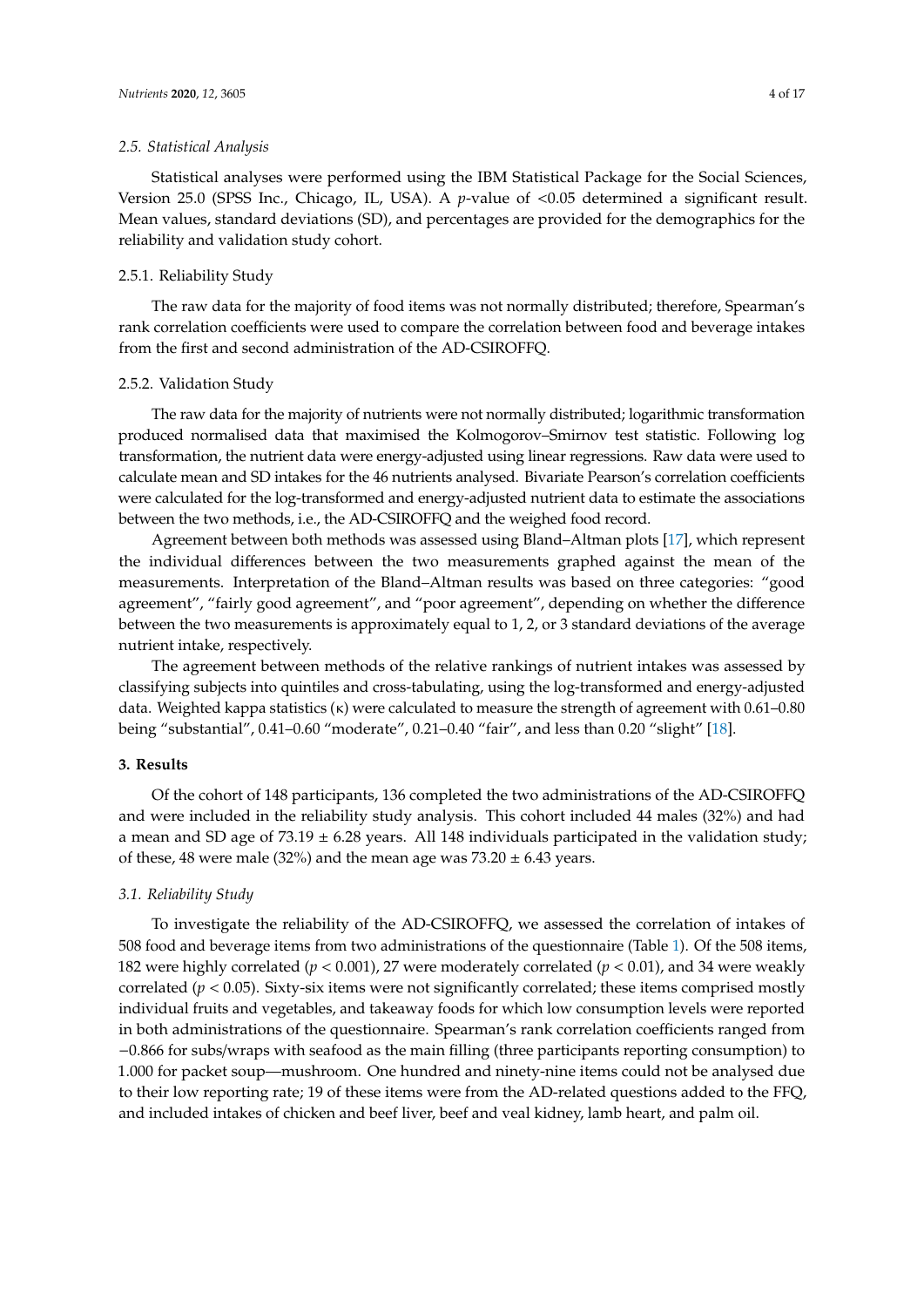| Food or Beverage Item          | Spearman's Rank<br>Correlation<br>Coefficient | Number of<br>Participants<br><b>Consuming Item</b> | Food or Beverage Item                     | Spearman's Rank<br>Correlation<br>Coefficient | Number of<br>Participants<br><b>Consuming Item</b> | Food or Beverage Item                                  | Spearman's Rank<br>Correlation<br>Coefficient | Number of<br>Participants<br><b>Consuming Item</b> |
|--------------------------------|-----------------------------------------------|----------------------------------------------------|-------------------------------------------|-----------------------------------------------|----------------------------------------------------|--------------------------------------------------------|-----------------------------------------------|----------------------------------------------------|
|                                | Vegetables                                    |                                                    |                                           | <b>Meat and Mixed Dishes</b>                  |                                                    |                                                        | Dairy and Eggs                                |                                                    |
| Avocado-fresh                  | $0.810***$                                    | 105                                                | Roast lamb                                | $0.558***$                                    | 76                                                 | Cheese-regular variety                                 | $0.688***$                                    | 95                                                 |
| Baked beans-canned             | $0.730$ ***                                   | 92                                                 | Rissole/meat patty                        | $0.600***$                                    | 63                                                 | Cheese-fat reduced variety                             | $0.830***$                                    | 19                                                 |
| Bean sprouts                   | 0.338                                         | 19                                                 | Asian stir-fry                            | $0.602$ ***                                   | 78                                                 | Cottage cheese                                         | $0.674$ ***                                   | 33                                                 |
| Beetroot-canned                | $0.813$ ***                                   | 81                                                 | Mincemeat as a sauce                      | $0.632***$                                    | 78                                                 | Ricotta cheese                                         | $0.493**$                                     | 27                                                 |
| Bok choy                       | $0.610***$                                    | 47                                                 | Ham                                       | $0.650***$                                    | 90                                                 | Soft cheese                                            | $0.585***$                                    | 68                                                 |
| Broccoli                       | $0.623$ ***                                   | 124                                                | Beef stew/casserole                       | $0.667$ ***                                   | 49                                                 | Milk-whole milk                                        | $0.776$ ***                                   | 35                                                 |
| <b>Brussels</b> sprouts        | $0.794$ ***                                   | 68                                                 | Pizza                                     | $0.684$ ***                                   | 24                                                 | Milk-reduced fat milk                                  | $0.606***$                                    | 38                                                 |
| Cabbage                        | $0.675$ ***                                   | 90                                                 | <b>Steak</b>                              | $0.689$ ***                                   | 105                                                | Milk-reduced fat milk + added<br>calcium and nutrients | 0.400                                         | $\overline{A}$                                     |
| Capsicum                       | $0.658$ ***                                   | 122                                                | Roast beef/veal                           | $0.687***$                                    | 64                                                 | Milk-skim/non-fat milk                                 | $0.534*$                                      | 20                                                 |
| Carrots                        | $0.526$ ***                                   | 131                                                | Gravy-powder<br>prepared with water       | $0.682$ ***                                   | 42                                                 | Glass of milk                                          | $0.686***$                                    | 38                                                 |
| Cauliflower                    | $0.722$ ***                                   | 115                                                | Pate/liver paste                          | $0.640***$                                    | 34                                                 | Ice cream—regular                                      | $0.757***$                                    | 59                                                 |
| Celery                         | $0.625***$                                    | 109                                                | Gravy-prepared from<br>pan drippings      | $0.641***$                                    | 28                                                 | Ice cream-fat reduced                                  | $0.748*$                                      | 10                                                 |
| Coleslaw                       | $0.722***$                                    | 96                                                 | Homemade<br>soup-vegetable                | $0.699***$                                    | 34                                                 | Milkshake/thickshake-regular fat<br>milk               | $0.732**$                                     | 15                                                 |
| Cucumber                       | $0.717***$                                    | 123                                                | Crumbed yeal                              | $0.677**$                                     | 20                                                 | Flavoured milk-regular fat                             | $0.956**$                                     | -6                                                 |
| Fresh fruit salad              | $0.552$ ***                                   | 71                                                 | Lamb chop or cutlet                       | $0.726$ ***                                   | 85                                                 | Flavoured milk-reduced fat                             | $0.900*$                                      | .5                                                 |
| Fried mixed vegetables         | $0.427**$                                     | 47                                                 | Bacon                                     | $0.734$ ***                                   | 93                                                 | Butter                                                 | $0.645***$                                    | 88                                                 |
| Garlic                         | $0.703$ ***                                   | 102                                                | Pork chop                                 | $0.749$ ***                                   | 64                                                 | Margarine                                              | $0.638***$                                    | 60                                                 |
| Gherkins/pickled onions        | $0.737***$                                    | 52                                                 | Roast pork/pork fillet                    | $0.751$ ***                                   | 57                                                 | Cream—regular thickened (35%)                          | $0.848***$                                    | 36                                                 |
| Green beans                    | $0.569$ ***                                   | 113                                                | Beef curry                                | $0.758$ ***                                   | 19                                                 | Cream-light thickened (18%)                            | 0.500                                         | 3                                                  |
| Green peas                     | $0.570$ ***                                   | 117                                                | Meat pie                                  | $0.785***$                                    | 25                                                 | Dairy-style dessert                                    | 0.291                                         | 8                                                  |
| Green peas-canned              | 0.500                                         | 3                                                  | Sausages                                  | $0.797***$                                    | 90                                                 | Ice block/icy pole                                     | 0.494                                         | 8                                                  |
| Lentils-dried/canned           | $0.564$ ***                                   | 50                                                 | Chicken stew/casserole                    | $0.790$ ***                                   | 15                                                 | Custard-regular vanilla flavoured                      | $0.614***$                                    | 36                                                 |
| Lettuce                        | $0.447$ ***                                   | 124                                                | Continental sausage                       | $0.820$ ***                                   | 25                                                 | Yoghurt-Greek-style natural                            | $0.902$ ***                                   | 32                                                 |
| Mushrooms-fresh                | $0.579$ ***                                   | 75                                                 | Homemade soup-pea<br>and ham              | $0.979***$                                    | $\mathbf{q}$                                       | Yoghurt-flavoured regular fat (3%)                     | $0.900*$                                      | 5                                                  |
| Mushrooms-fried                | $0.476$ ***                                   | 79                                                 | Packet soup-mushroom                      | $1.000$ ***                                   | $\overline{2}$                                     | Yoghurt—flavoured low fat (.5%)                        | 0.949                                         |                                                    |
| Olives                         | $0.693$ ***                                   | 85                                                 | Frankfurters/saveloys                     | 0.943                                         | $\overline{4}$                                     | Yoghurt—natural regular fat (4%)                       | 0.614                                         | 8                                                  |
| Onion-fried                    | $0.559$ ***                                   | 49                                                 | Lamb liver                                | $0.715*$                                      | 8                                                  | Yoghurt-natural low fat (.5%)                          | 0.564                                         | 5                                                  |
| Onion-raw/baked/boiled         | $0.560$ ***                                   | 79                                                 | Beef goulash                              | $0.609*$                                      | 11                                                 | Yoghurt-natural reduced fat (2%)                       | $0.882**$                                     | 7                                                  |
| Other beans-dried or<br>canned | $0.650$ ***                                   | 57                                                 | Lamb curry                                | 0.615                                         | 9                                                  | Boiled/poached egg                                     | $0.555***$                                    | 95                                                 |
| Other pickled vegetables       | $0.696**$                                     | 15                                                 | Lamb stew/casserole                       | 0.716                                         | 6                                                  | Fried egg                                              | $0.633***$                                    | 61                                                 |
| Pumpkin                        | $0.705***$                                    | 118                                                | Canned soup-tomato                        | 0.591                                         | 8                                                  | Omelette/scrambled eggs                                | $0.526$ ***                                   | 92                                                 |
| Silver beet/spinach            | $0.594$ ***                                   | 90                                                 | Canned soup-meat and<br>vegetable         | $0.975**$                                     | .5                                                 |                                                        | <b>Cereals and Cereal Foods</b>               |                                                    |
| Strawberries                   | $0.667$ ***                                   | 121                                                | Homemade<br>soup-chicken and<br>vegetable | $0.643*$                                      | 14                                                 | Bread rolls                                            | $0.504$ ***                                   | 67                                                 |
| Sweet potato                   | $0.614***$                                    | 111                                                | Mornay dishes                             | $0.483$ ***                                   | 49                                                 | Flat breads                                            | $0.514**$                                     | 32                                                 |
| Sweetcorn                      | $0.738$ ***                                   | 88                                                 | Chicken curry                             | $0.782$ ***                                   | 30                                                 | Crumpets or English muffins                            | $0.664$ ***                                   | 31                                                 |

**Table 1.** Associations between reported food and beverage item intake from two administrations of the Alzheimer's disease-CSIRO Food Frequency Questionnaire.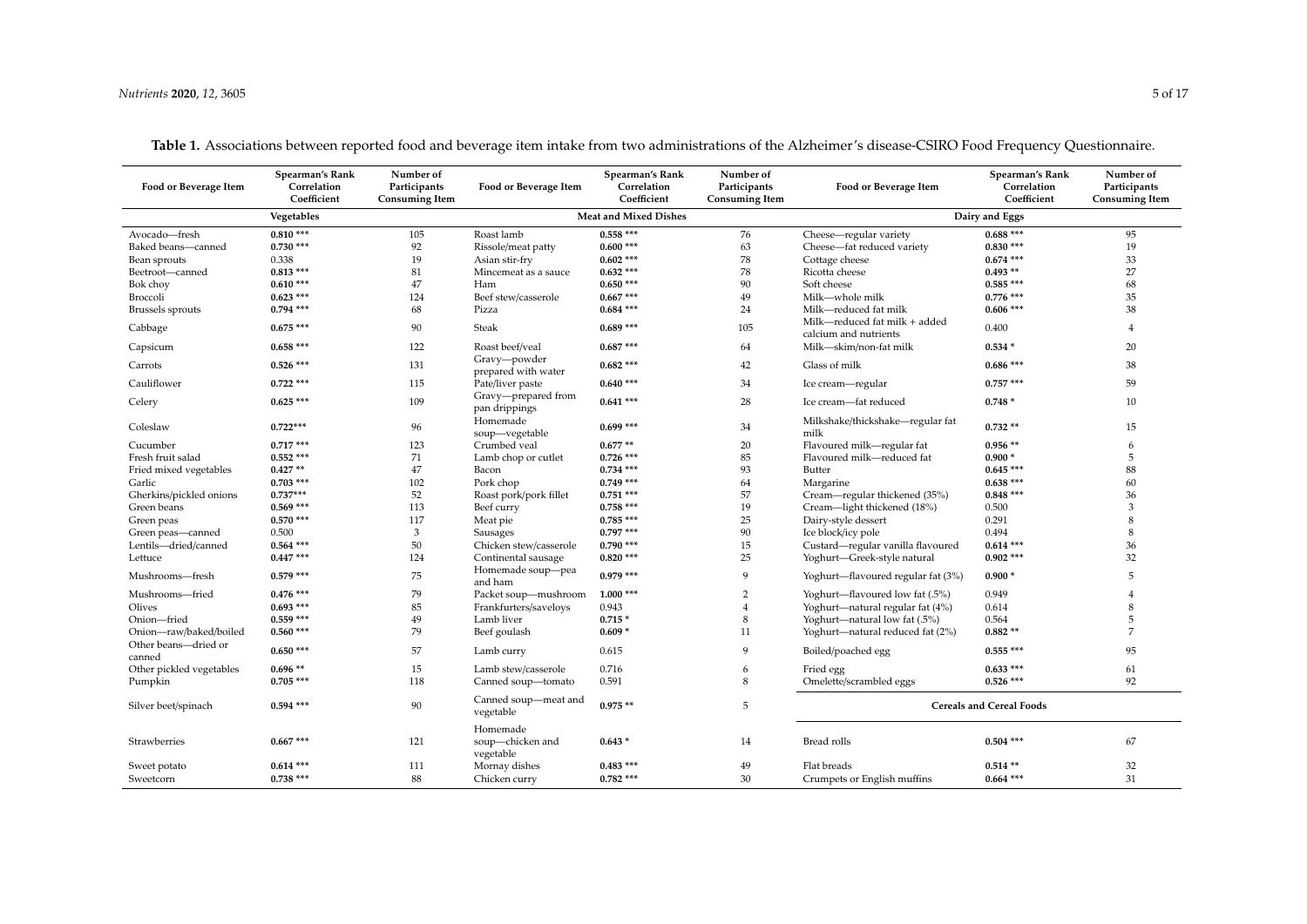| Food or Beverage Item                    | Spearman's Rank<br>Correlation<br>Coefficient | Number of<br>Participants<br><b>Consuming Item</b> | Food or Beverage Item                                      | Spearman's Rank<br>Correlation<br>Coefficient | Number of<br>Participants<br><b>Consuming Item</b> | Food or Beverage Item             | Spearman's Rank<br>Correlation<br>Coefficient | Number of<br>Participants<br><b>Consuming Item</b> |
|------------------------------------------|-----------------------------------------------|----------------------------------------------------|------------------------------------------------------------|-----------------------------------------------|----------------------------------------------------|-----------------------------------|-----------------------------------------------|----------------------------------------------------|
| Sweetcorn-canned                         | $0.548$ ***                                   | 38                                                 | Vegetarian curry/stew<br>casserole                         | $0.342*$                                      | 43                                                 | Croissants                        | $0.807$ ***                                   | 19                                                 |
| Tomato-fresh                             | $0.536$ ***                                   | 133                                                | Homemade<br>soup-pumpkin                                   | $0.641*$                                      | 11                                                 | Crispbread/rice cake/cracker      | $0.606$ ***                                   | 67                                                 |
| Tomato-fried/grilled                     | $0.523$ ***                                   | 77                                                 | Canned soup-pea and<br>ham                                 | 0.667                                         | 5                                                  | Muesli bar/health bar             | $0.852$ ***                                   | 43                                                 |
| Tomatoes-canned                          | $0.552$ ***                                   | 88                                                 | Packet soup-vegetable                                      | $-0.866$                                      | 3                                                  | Fruit loaf/currant bread          | $0.801$ ***                                   | 40                                                 |
| Turnip, swede                            | $0.605**$                                     | 23                                                 | Mincemeat dish                                             | 0.082                                         | 69                                                 | Cereal-based sweet desserts       | $0.682$ ***                                   | 22                                                 |
| Vegetarian stir-fry                      | $0.570$ ***                                   | 45                                                 | Packet soup-chicken<br>noodle                              | 0.300                                         | 5                                                  | Barley cooked                     | $0.858***$                                    | 16                                                 |
| Zucchini                                 | $0.605***$                                    | 81                                                 | Homemade soup-meat<br>and vegetable                        | $-0.168$                                      | 10                                                 | Porridge/oatmeal-unsweetened      | $0.864$ ***                                   | 57                                                 |
| Potato-roasted                           | $0.427$ ***                                   | 96                                                 | Canned<br>soup-mushroom                                    | $-0.500$                                      | 3                                                  | Plain bran                        | $0.886$ ***                                   | 12                                                 |
| Jacket potatoes                          | $0.475***$                                    | 66                                                 | Lamb kidney                                                | $-0.094$                                      | 6                                                  | Muesli-packaged untoasted/natural | $0.521**$                                     | 28                                                 |
| Potato-mashed with milk                  | $0.708$ ***                                   | 94                                                 | Luncheon meat/devon                                        | 0.105                                         | $\overline{4}$                                     | Muesli-homemade                   | $0.562**$                                     | 28                                                 |
| Potato salad                             | $0.790$ ***                                   | 78                                                 | Parmagiana                                                 | 0.455                                         | 8                                                  | Muesli-packaged toasted           | 0.588                                         | 6                                                  |
| Oven baked hot chips<br>prepared at home | $0.615***$                                    | 35                                                 | Savoury pies/pastries                                      | $0.434**$                                     | 39                                                 | LSA mixture                       | $0.718**$                                     | 15                                                 |
| Potato-boiled                            | $0.645***$                                    | 85                                                 |                                                            | Chicken, Fish, and Seafoods                   |                                                    | Sanitarium Weet-Bix               | $0.623*$                                      | 14                                                 |
|                                          | Fruit                                         |                                                    | Canned salmon-red<br>salmon                                | 0.422                                         | 10                                                 | Instant noodles                   | $0.635**$                                     | 16                                                 |
| Apple, pear-fresh baked                  | $0.763$ ***                                   | 121                                                | Canned salmon-pink<br>salmon                               | $0.693$ ***                                   | 29                                                 | Asian noodles                     | $0.643$ ***                                   | 34                                                 |
| Apricot-fresh                            | $0.614***$                                    | 66                                                 | Canned<br>salmon-Australian<br>salmon                      | 0.310                                         | 7                                                  | Couscous                          | $0.589$ ***                                   | 33                                                 |
| Banana                                   | $0.713$ ***                                   | 128                                                | Canned tuna-regular<br>variety canned in spring<br>water   | $0.577**$                                     | 27                                                 | Plain pasta                       | $0.573$ ***                                   | 83                                                 |
| Blackberries                             | $0.604*$                                      | 16                                                 | Canned tuna-regular<br>variety canned in oil               | $0.776**$                                     | 13                                                 | Filled pasta                      | $0.538*$                                      | 21                                                 |
| Blueberries                              | $0.682$ ***                                   | 58                                                 | Canned tuna-regular<br>variety canned in brine             | 0.000                                         | $\overline{4}$                                     | Packet pasta and sauce            | $0.479*$                                      | 23                                                 |
| Cherries                                 | $0.547***$                                    | 72                                                 | Canned tuna-flavoured<br>variety canned in spring<br>water | 0.755                                         | 7                                                  | Brown rice                        | $0.733**$                                     | 18                                                 |
| Cranberries                              | $0.422*$                                      | 29                                                 | Canned tuna-flavoured<br>variety canned in oil             | 0.632                                         | $\overline{4}$                                     | Fried rice                        | $0.614$ ***                                   | 41                                                 |
| Figs-fresh                               | $0.658***$                                    | 42                                                 | Other canned fish<br>Steamed/grilled/boiled                | $0.543$ ***                                   | 44                                                 | White rice                        | $0.637***$                                    | 91                                                 |
| Fruits canned in juice                   | $0.684$ ***                                   | 40                                                 | fish-other inexpensive<br>fish-no coating                  | 0.353                                         | 6                                                  | Risotto                           | $0.849$ ***                                   | 31                                                 |

## **Table 1.** *Cont.*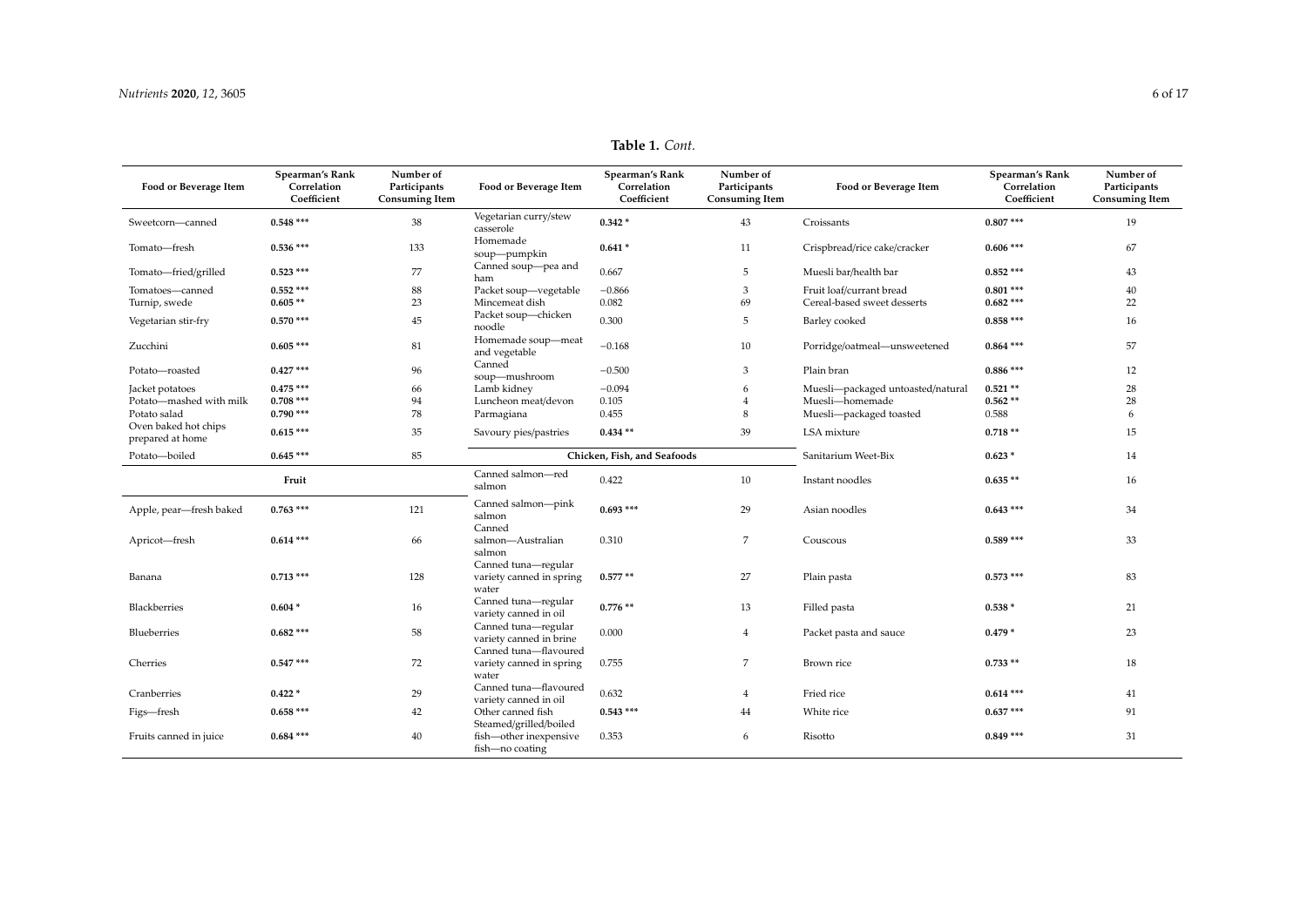| Food or Beverage Item                     | Spearman's Rank<br>Correlation | Number of<br>Participants | Food or Beverage Item                                                      | Spearman's Rank<br>Correlation | Number of<br>Participants | Food or Beverage Item                   | Spearman's Rank<br>Correlation | Number of<br>Participants |
|-------------------------------------------|--------------------------------|---------------------------|----------------------------------------------------------------------------|--------------------------------|---------------------------|-----------------------------------------|--------------------------------|---------------------------|
|                                           | Coefficient                    | <b>Consuming Item</b>     |                                                                            | Coefficient                    | <b>Consuming Item</b>     |                                         | Coefficient                    | <b>Consuming Item</b>     |
| Fruits canned in syrup                    | 0.475                          | 9                         | Steamed/grilled/boiled<br>fish-barramundi-no                               | 0.679                          | 8                         |                                         | <b>Sweets and Snacks</b>       |                           |
|                                           |                                |                           | coating                                                                    |                                |                           |                                         |                                |                           |
| Fruits canned in water                    | 0.441                          | 10                        | Steamed/grilled/boiled<br>fish-salmon-no coating<br>Steamed/grilled/boiled | $0.776$ ***                    | 23                        | Chocolate-covered bar                   | $0.592$ ***                    | 37                        |
| Green grapes-fresh                        | $0.521$ ***                    | 106                       | fish-snapper-no<br>coating                                                 | 0.436                          | 10                        | Dark chocolate                          | $0.657$ ***                    | 90                        |
| Kiwifruit                                 | $0.695***$                     | 72                        | Seafood                                                                    | $0.491***$                     | 69                        | Milk chocolate                          | $0.675***$                     | 62                        |
| Mango                                     | $0.607$ ***                    | 98                        | Fried fish-salmon-no<br>coating                                            | 0.949                          | $\overline{4}$            | White chocolate                         | 0.454                          | 15                        |
| Melon                                     | $0.469$ ***                    | 90                        | Fried fish-snapper<br>—flour                                               | 0.500                          | 3                         | Vegemite, marmite, etc.                 | $0.714$ ***                    | 71                        |
| Nectarine-fresh                           | $0.507$ ***                    | 105                       | Oven-baked<br>fish-salmon-no coating<br>Oven-baked                         | 0.376                          | 7                         | Honey, jam, marmalade                   | $0.603$ ***                    | 89                        |
| Orange, mandarin, grapefruit              | $0.726$ ***                    | 111                       | fish-Snapper-no<br>coating                                                 | $-0.500$                       | 3                         | Peanut paste                            | $0.763$ ***                    | 57                        |
| Other berries                             | $0.540*$                       | 15                        | Crumbed chicken                                                            | $0.522**$                      | 28                        | Fancy sweet biscuits                    | $0.463**$                      | 52                        |
| Other dried fruit                         | $0.532$ ***                    | 53                        | Chicken breasts, thighs,<br>or wings-without skin                          | $0.621$ ***                    | 83                        | Salted biscuits                         | $0.618***$                     | 71                        |
| Pawpaw                                    | $0.668**$                      | 17                        | Chicken breasts, thighs,<br>or wings-with skin                             | $0.474*$                       | 19                        | Plain sweet biscuits                    | $0.648$ ***                    | 64                        |
| Peach-fresh                               | $0.477$ ***                    | 86                        | Roast/barbeque chicken                                                     | 0.240                          | 42                        | Cake/sweet muffin                       | $0.654$ ***                    | 90                        |
| Pineapple—fresh                           | $0.559$ ***                    | 40                        | Chicken cooked in<br>simmer sauce                                          | $-0.002$                       | 16                        | Potato crisps/Twisties/corn chips, etc. | $0.655***$                     | 48                        |
| Plum-fresh                                | $0.529$ ***                    | 91                        |                                                                            | <b>Takeaway Foods</b>          |                           | Lollies, toffees                        | $0.599**$                      | 21                        |
| Pomegranates                              | 0.693                          | 8                         | Garlic bread                                                               | $0.481$ ***                    | 50                        | Sweet bun/doughnut                      | $0.487*$                       | 27                        |
| Raisins, sultanas, or currants            | $0.752$ ***                    | 83                        | Fries                                                                      | $0.590$ ***                    | 38                        | Fruit pie or pastry or fritters         | 0.208                          | 24                        |
| Raspberries                               | $0.424*$                       | 25                        | Hot chips                                                                  | $0.647***$                     | 52                        | Popcorn-commercial                      | 0.866                          | 3                         |
| Red/black grapes-fresh                    | $0.475$ ***                    | 102                       | Pizza                                                                      | $0.632$ ***                    | 64                        | Sugar/honey added to cereals            | $0.745***$                     | 28                        |
| Watermelon                                | $0.505***$                     | 92                        | Meat/chicken pie                                                           | 0.055                          | 11                        | Sugar/honey added to hot beverages      | $0.763$ ***                    | 28                        |
|                                           | <b>Beverages</b>               |                           | Pastie                                                                     | $0.640$ ***                    | 30                        | Chia seeds                              | $0.904$ ***                    | 18                        |
| Milo/Quik/Ovaltine/cocoa/hot<br>chocolate | $0.609$ ***                    | 45                        | Hamburgers-large                                                           | $0.601**$                      | 18                        | Flax seeds                              | 0.866                          | 3                         |
| Green tea                                 | $0.701$ ***                    | 62                        | Hamburgers-small                                                           | $0.785**$                      | 11                        | Pumpkin seeds                           | $0.767$ ***                    | 25                        |
| Herbal tea                                | $0.746$ ***                    | 56                        | Sausage roll                                                               | $0.707$ ***                    | 34                        | Pumpkin seeds (roasted)                 | 0.416                          | 9                         |
| Black tea                                 | $0.878$ ***                    | 76                        | Deep fried seafood                                                         | 0.221                          | 19                        | Sesame seeds                            | $0.796$ ***                    | 20                        |
| White tea                                 | 0.500                          | $\overline{4}$            | Deep fried chicken                                                         | $0.690**$                      | 14                        | Sesame seeds (roasted)                  | 0.679                          | $\overline{7}$            |
| Coffee                                    | $0.880$ ***                    | 118                       | Deep fried battered fish                                                   | $0.763$ ***                    | 48                        | Sunflower seeds                         | $0.601**$                      | 28                        |
| Water/spring water                        | $0.758$ ***                    | 99                        | Potato cakes/fritters                                                      | 0.195                          | 8                         | Almonds                                 | $0.821$ ***                    | 61                        |
| Unflavoured mineral water                 | $0.813***$                     | 20                        | Spring/chiko roll                                                          | 0.424                          | 10                        | Almonds (roasted)                       | $0.875***$                     | 20                        |
| Pure fruit juice                          | $0.828$ ***                    | 44                        | Fried dim sum                                                              | 0.771                          | 6                         | Brazil nuts                             | $0.852$ ***                    | 29                        |
| Fruit drink                               | $0.932$ ***                    | 12                        | Steamed dim sum                                                            | 0.366                          | 10                        | Cashew nuts                             | $0.389*$                       | 27                        |
| Pomegranate juice                         | 0.500                          | 3                         | Chicken sushi rolls                                                        | $0.598$ ***                    | 31                        | Cashew nuts (roasted)                   | $0.625***$                     | 30                        |

## **Table 1.** *Cont.*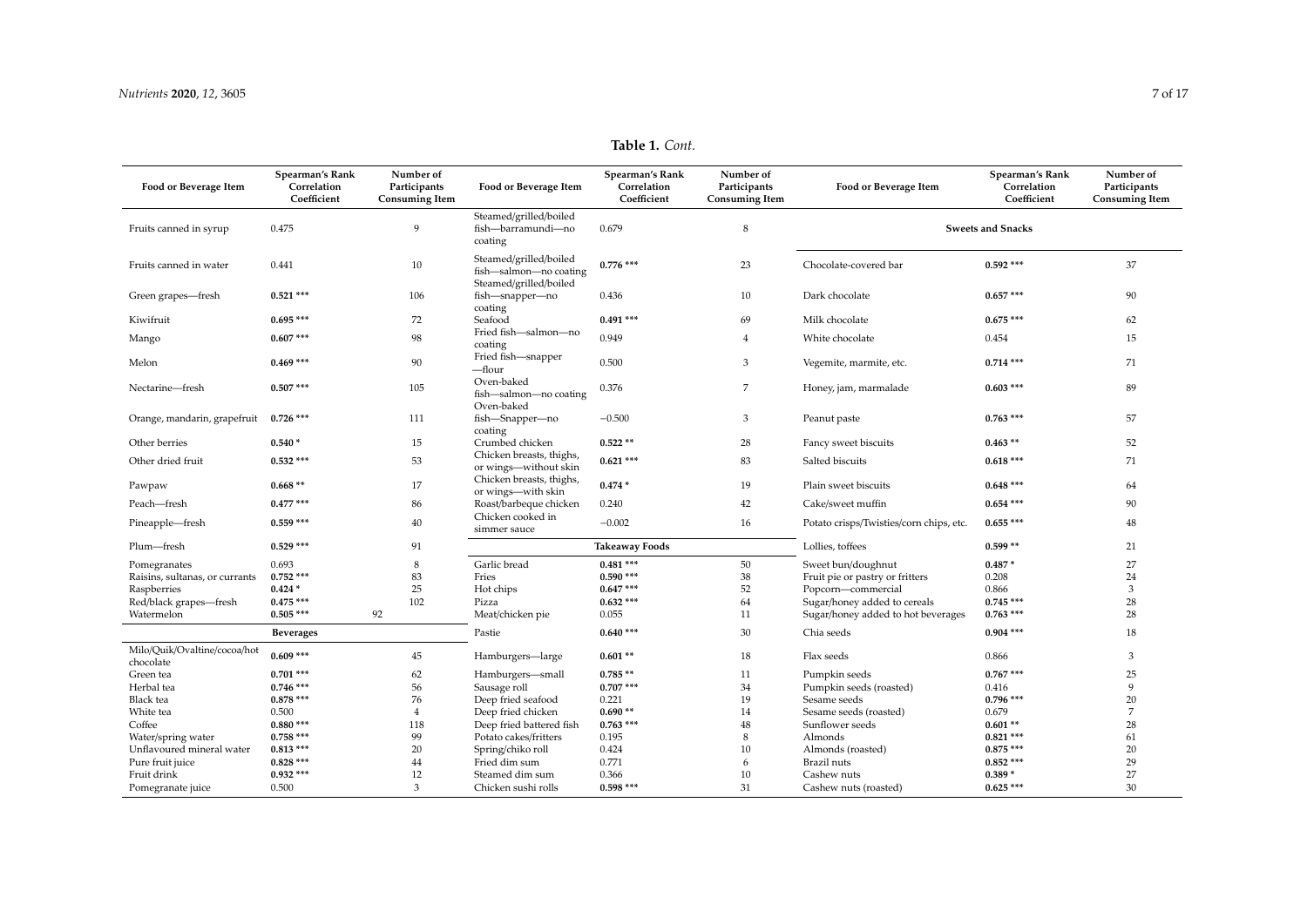| эf | Food or Beverage Item | Spearman's Rank | Numbe    |
|----|-----------------------|-----------------|----------|
| ts |                       | Correlation     | Particip |

| Table 1. Cont. |  |  |
|----------------|--|--|
|----------------|--|--|

| Food or Beverage Item          | Spearman's Rank<br>Correlation<br>Coefficient | Number of<br>Participants<br><b>Consuming Item</b> | Food or Beverage Item                                                           | Spearman's Rank<br>Correlation<br>Coefficient | Number of<br>Participants<br><b>Consuming Item</b> | Food or Beverage Item                 | Spearman's Rank<br>Correlation<br>Coefficient | Number of<br>Participants<br><b>Consuming Item</b> |
|--------------------------------|-----------------------------------------------|----------------------------------------------------|---------------------------------------------------------------------------------|-----------------------------------------------|----------------------------------------------------|---------------------------------------|-----------------------------------------------|----------------------------------------------------|
| Vegetable juice                | $0.644**$                                     | 16                                                 | Meat sushi rolls                                                                | $0.654*$                                      | 13                                                 | Hazelnuts                             | 0.495                                         | 7                                                  |
| Diet fizzy drink               | $0.676**$                                     | 18                                                 | Seafood sushi rolls                                                             | $0.553$ ***                                   | 49                                                 | Hazelnuts (roasted)                   | 0.638                                         | 6                                                  |
| Regular fizzy drink            | $0.523*$                                      | 23                                                 | Vegetarian sushi rolls                                                          | $0.688***$                                    | 31                                                 | Macadamia nuts                        | $0.841***$                                    | 15                                                 |
| Low-calorie cordial            | $0.882*$                                      | 6                                                  | Wraps/subs with chicken<br>or fish as the main filling<br>Wraps/Subs with beef, | $0.538**$                                     | 23                                                 | Macadamia nuts (roasted)              | $0.806**$                                     | 11                                                 |
| Regular cordial                | $0.626*$                                      | 13                                                 | lamb, or pork as the main<br>filling<br>Wraps/subs with                         | 0.338                                         | 13                                                 | Other nuts                            | 0.278                                         | $\overline{7}$                                     |
| Red wine                       | $0.810***$                                    | 64                                                 | sandwich meat as the<br>main filling                                            | 0.811                                         | 5                                                  | Peanuts (salted or unsalted, roasted) | $0.783$ ***                                   | 30                                                 |
| Sparkling wine or<br>Champagne | $0.861***$                                    | 48                                                 | Subs/wraps with seafood<br>as the main filling                                  | $-0.866$                                      | 3                                                  | Pecans                                | $0.877***$                                    | 12                                                 |
| Rose wine                      | $0.719*$                                      | 10                                                 |                                                                                 | Miscellaneous                                 |                                                    | Pine nuts                             | 0.505                                         | 10                                                 |
| Medium white wine              | $0.878$ ***                                   | 69                                                 | Canola oil                                                                      | $0.634**$                                     | 20                                                 | Pine nuts (roasted)                   | $0.857**$                                     | 8                                                  |
| Sherry/port/liqueur            | $0.874$ ***                                   | 22                                                 | Coconut oil                                                                     | $0.733**$                                     | 13                                                 | Pistachios                            | $0.737*$                                      | 10                                                 |
| Spirits                        | $0.917***$                                    | 28                                                 | Dripping/lard                                                                   | 0.000                                         | 5                                                  | Pistachios (roasted)                  | $0.922***$                                    | 12                                                 |
| Low-alcohol beer               | $0.862$ ***                                   | 28                                                 | Extra virgin olive oil                                                          | $0.683***$                                    | 109                                                | Walnuts                               | $0.628$ ***                                   | 53                                                 |
| Regular beer                   | $0.937***$                                    | 29                                                 | Olive oil                                                                       | $0.514$ ***                                   | 43                                                 | Walnuts (roasted)                     | 0.060                                         | 7                                                  |
|                                |                                               |                                                    | Peanut oil                                                                      | $-0.308$                                      | 7                                                  |                                       |                                               |                                                    |
|                                |                                               |                                                    | Sunflower oil                                                                   | $0.405*$                                      | 12                                                 |                                       |                                               |                                                    |
|                                |                                               |                                                    | Marinades and other<br>thick sauces                                             | $0.519***$                                    | 47                                                 |                                       |                                               |                                                    |
|                                |                                               |                                                    | Thick sauces                                                                    | $0.622$ ***                                   | 62                                                 |                                       |                                               |                                                    |
|                                |                                               |                                                    | Mayonnaise-regular                                                              | $0.765***$                                    | 39                                                 |                                       |                                               |                                                    |
|                                |                                               |                                                    | Mayonnaise-fat reduced                                                          | $0.563**$                                     | 24                                                 |                                       |                                               |                                                    |
|                                |                                               |                                                    | Salad dressing-full fat<br>oil and vinegar style                                | $0.454*$                                      | 30                                                 |                                       |                                               |                                                    |
|                                |                                               |                                                    | Salad dressing-full fat<br>creamy style<br>Salad                                | $-0.400$                                      | 4                                                  |                                       |                                               |                                                    |
|                                |                                               |                                                    | dressing-reduced/fat<br>free vinegar style                                      | $0.716$ ***                                   | 22                                                 |                                       |                                               |                                                    |

<span id="page-8-0"></span>Bold indicates significance (\* *p* < 0.05, \*\* *p* < 0.01, \*\*\* *p* < 0.001); *n* = 136. Abbreviations: CSIRO, Commonwealth Scientific and Industrial Research Organisation; LSA, linseeds, sunflower seeds and almonds.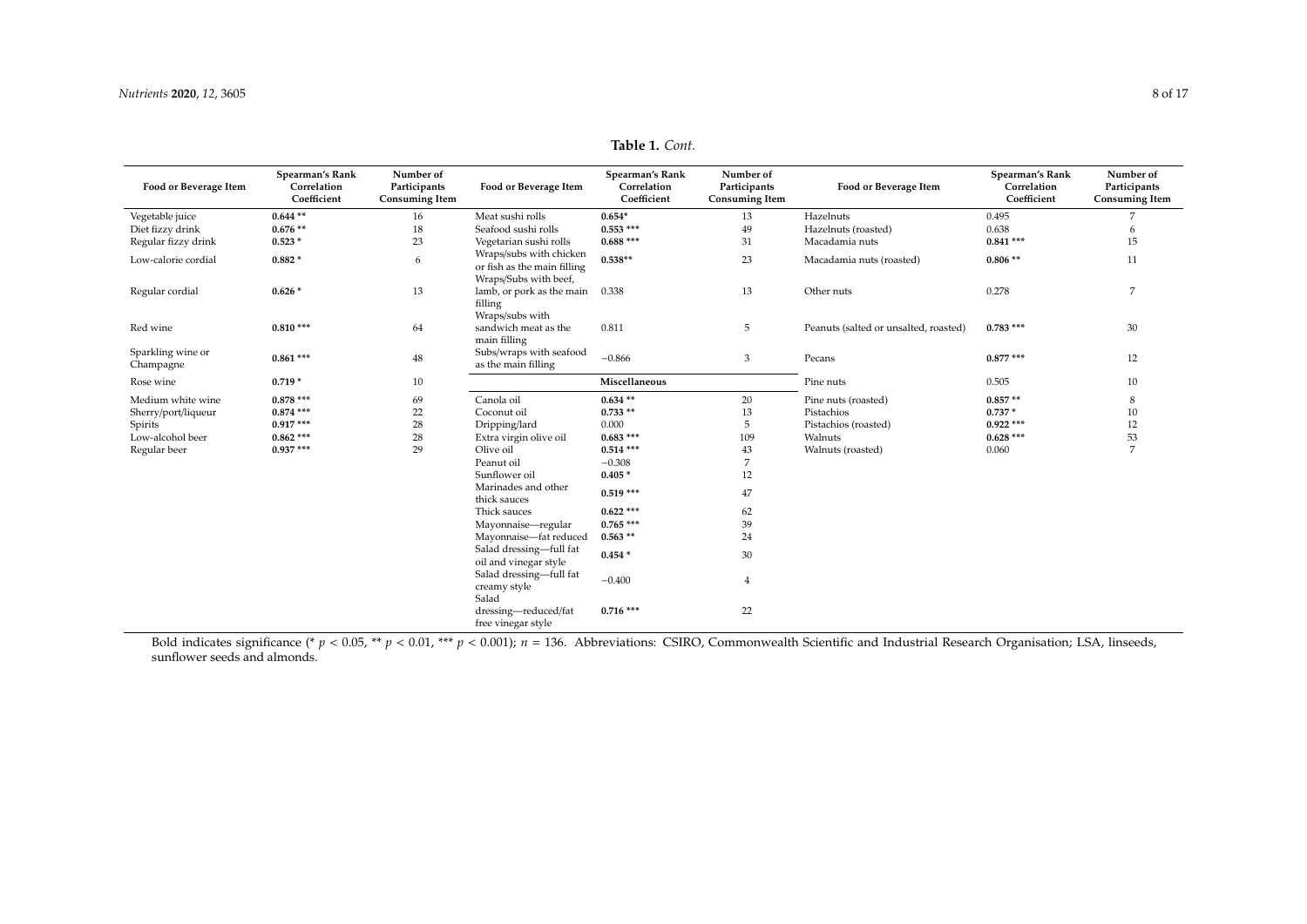Intake of herbs and spices reported following completion of the AD-CSIROFFQ on two occasions was compared using binary scores assigned to "yes" or "no" answers to questions relating to whether an individual had consumed each of 19 herbs or spices in the last fortnight. Out of a possible 2584 responses, 2083 (80.61%) matched between the two administrations. The herbs and spices most commonly inconsistent in their responses were ginger, parsley, and rosemary. Only 19 of the 136 participants had all 19 answers identical.

The intake of a total of 964 dietary supplements was reported overall; 288 were reported in one FFQ administration and not the other, whilst 338 were reported in both administrations. Of the 288 reported in only one administration, 235 had a consumption frequency of "yearly" or "rarely". Of the 338 supplements reported in both administrations, 50 had inconsistent consumption frequency stated, 120 had different brands of supplements stated, and 22 had different supplement strength reported (only fish oil and krill oil had supplement strength requested). The final question concerning supplement intake was an open-ended question regarding intake of any other supplements not listed previously within the questionnaire (e.g., magnesium, iron, and probiotics): 37 participants stated that they consumed an additional supplement in both administrations of the questionnaire; 27 participants stated that they consumed an additional supplement in one administration of the questionnaire only.

#### *3.2. Validation Study*

Bivariate Pearson's correlation coefficients estimating the association of the nutrient intakes between the AD-CSIROFFQ and weighed food records ranged from −0.092 (vitamin B6) to 0.570 (alcohol). Of the 46 nutrients analysed, 41 were significantly positively correlated, with 34 at the  $p < 0.001$  level, 5 at the  $p < 0.01$  level, and 2 at the  $p < 0.05$  level (Table [2\)](#page-12-0). Nutrients that were not correlated were vitamin B6, vitamin B12, sodium, zinc, and energy.

Agreement between both methods with respect to nutrient intake was assessed using Bland–Altman plots ("Level of Agreement"; Table [2\)](#page-12-0). Six of 46 nutrients showed "good agreement", 29 nutrients showed "fairly good agreement", and 11 nutrients showed "poor agreement". Example plots depicting "good", "fairly good", and "poor agreement" are shown in Figure [2.](#page-10-0)

Quintiles of nutrient intake levels were also compared between the AD-CSIROFFQ and the weighed food records. The ranking analysis indicated that between 54% and 88% of subjects (mean 63%) were classified into either the same or adjacent nutrient quintiles in both methods (% in same quintile + % in adjacent quintile), with the highest percentages observed for niacin, docosahexaenoic acid, eicosapentaenoic acid, and alcohol. The two methods grossly misclassified (disagreement by three or four quintiles) between 3% and 22% of subjects (average 15%), with the highest misclassification seen for water, carbohydrate, and energy. The strength of quintile agreement between the two methods was "substantial" for 4 nutrients, "moderate" for beta carotene intake, "fair" for 7 nutrients, and "slight" for the remaining 34 nutrients (Table [3\)](#page-14-0).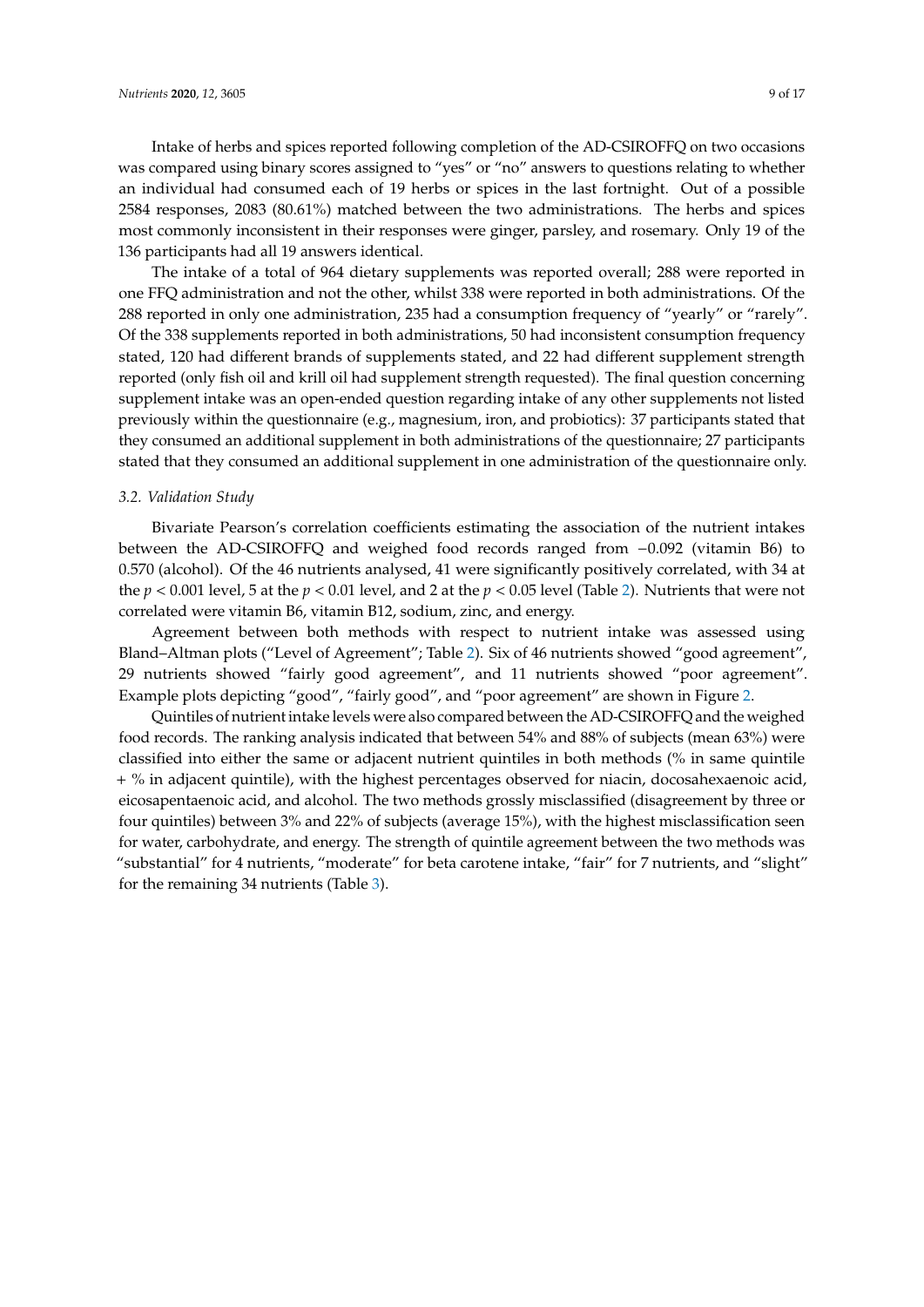<span id="page-10-0"></span>

**Figure 2.** Bland–Altman plots depicting examples of "good agreement" (**A**), "fairly good agreement" (**B**), and "poor agreement" (**C**) of nutrient intakes determined using the AD-CSIROFFQ and four-day weighed food records. The difference in intake of nutrients between the two methods is plotted against the mean intake across the two methods for each individual. Upper horizontal line shows one standard deviation above the mean intake, middle horizontal line is the mean intake, and lower horizontal line shows one standard deviation below the mean intake. Abbreviations: AD-CSIROFFQ, Alzheimer's disease-Commonwealth Scientific and Industrial Research Organisation Food Frequency Questionnaire.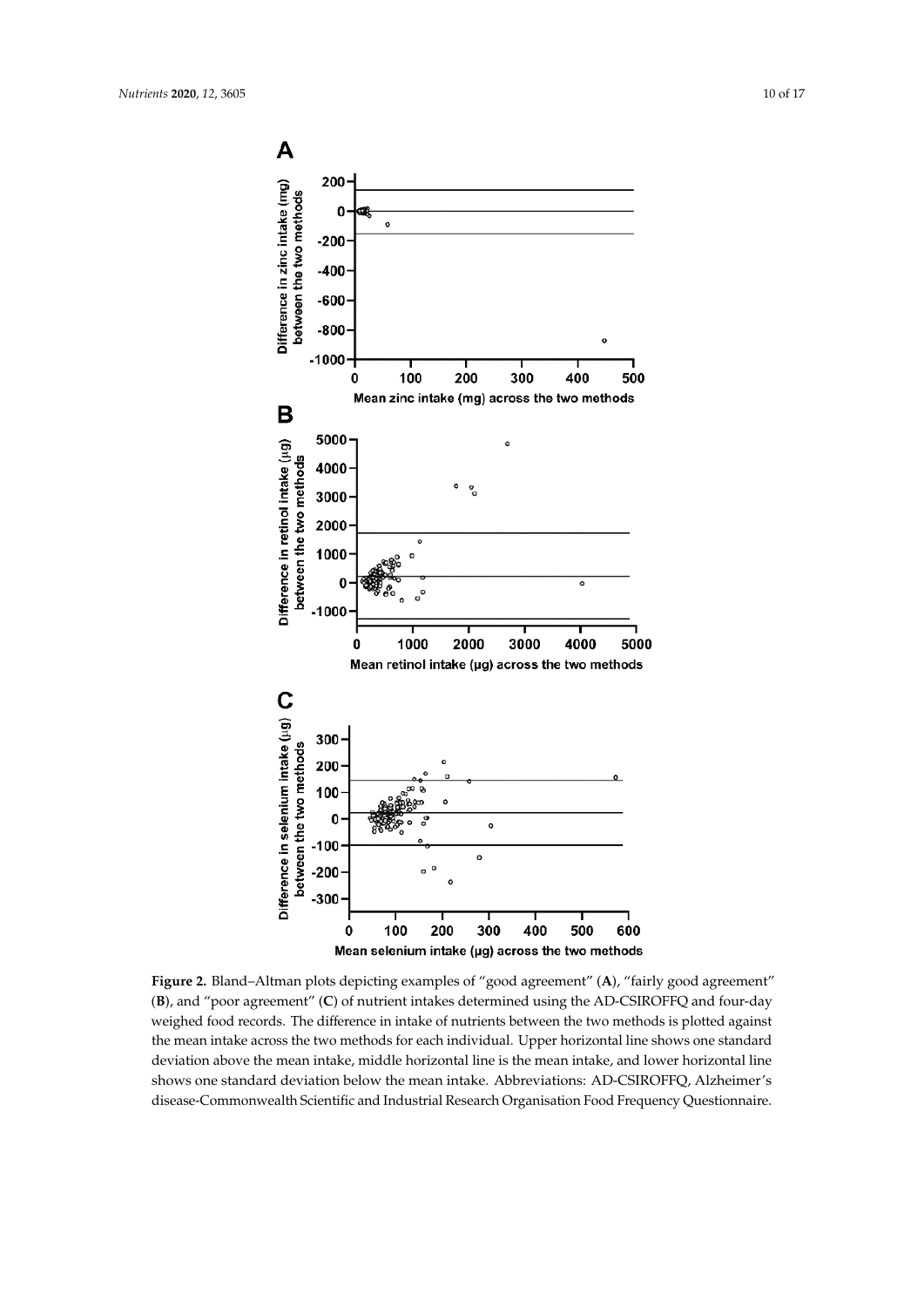| Nutrient                   | Mean WFR <sup>a</sup> | SD WFR <sup>a</sup> | Mean FFQ <sup>a</sup> | SD FFQ <sup>a</sup> | Pearson's Correlation Coefficient <sup>b</sup> | Level of Agreement b,c |
|----------------------------|-----------------------|---------------------|-----------------------|---------------------|------------------------------------------------|------------------------|
| Energy                     | 8049.0                | 1938.0              | 11,391.6              | 3844.9              | 0.160                                          | Fairly Good            |
| Protein                    | 84.4                  | 20.2                | 113.0                 | 36.2                | $0.336$ ***                                    | Fairly Good            |
| Total fat                  | 76.6                  | 25.0                | 129.7                 | 58.3                | $0.356$ ***                                    | Fairly Good            |
| Saturated fat              | 27.4                  | 10.7                | 44.0                  | 21.4                | $0.438$ ***                                    | Fairly Good            |
| Trans fatty acids          | 1.2                   | 0.6                 | 2.1                   | 1.2                 | $0.418$ ***                                    | Poor                   |
| Polyunsaturated fat        | 13.3                  | 5.9                 | 20.1                  | 10.2                | $0.403$ ***                                    | Fairly Good            |
| Monounsaturated fat        | 29.0                  | 11.5                | 54.7                  | 26.9                | $0.285***$                                     | Fairly Good            |
| Cholesterol                | 274.7                 | 121.4               | 351.0                 | 152.6               | $0.256**$                                      | Poor                   |
| Available carbohydrate     | 192.8                 | 61.7                | 236.2                 | 89.7                | $0.465***$                                     | Poor                   |
| Sugars                     | 96.9                  | 36.3                | 134.9                 | 56.2                | $0.441$ ***                                    | Poor                   |
| Starch                     | 94.8                  | 38.5                | 99.9                  | 48.4                | $0.428$ ***                                    | Fairly Good            |
| Dietary fibre              | 26.6                  | 7.2                 | 42.3                  | 14.5                | $0.343$ ***                                    | Poor                   |
| Thiamin                    | 3.2                   | 10.2                | 2.4                   | 2.1                 | $0.165*$                                       | Fairly Good            |
| Riboflavin                 | 2.5                   | 3.1                 | 2.7                   | $1.1\,$             | $0.335$ ***                                    | Fairly Good            |
| Niacin                     | 23.4                  | 18.6                | 31.4                  | 10.8                | $0.266**$                                      | Fairly Good            |
| Niacin equivalents         | 40.3                  | 20.1                | 52.9                  | 17.3                | $0.254**$                                      | Fairly Good            |
| Vitamin C                  | 150.3                 | 200.6               | 249.2                 | 117.3               | $0.280**$                                      | Fairly Good            |
| Vitamin E                  | 15.3                  | 15.3                | 23.2                  | 11.5                | $0.386$ ***                                    | Fairly Good            |
| Alpha tocopherol           | 11.5                  | 7.8                 | 19.9                  | 8.9                 | $0.456$ ***                                    | Fairly Good            |
| Vitamin B6                 | 5.2                   | 15.7                | $2.4\,$               | $0.8\,$             | $-0.092$                                       | Poor                   |
| Vitamin B12                | 7104.8                | 84214.4             | 6.6                   | 3.6                 | $-0.032$                                       | Good                   |
| Total folate               | 535.4                 | 359.3               | 585.1                 | 219.2               | $0.360$ ***                                    | Fairly Good            |
| Folic acid                 | 168.8                 | 180.1               | 81.9                  | 99.5                | $0.357$ ***                                    | Fairly Good            |
| Dietary folate equivalents | 645.7                 | 437.4               | 639.9                 | 257.1               | $0.405$ ***                                    | Fairly Good            |

**Table 2.** Associations between energy and nutrient intakes obtained from the Alzheimer's disease-CSIRO Food Frequency Questionnaire and four-day weighed food records.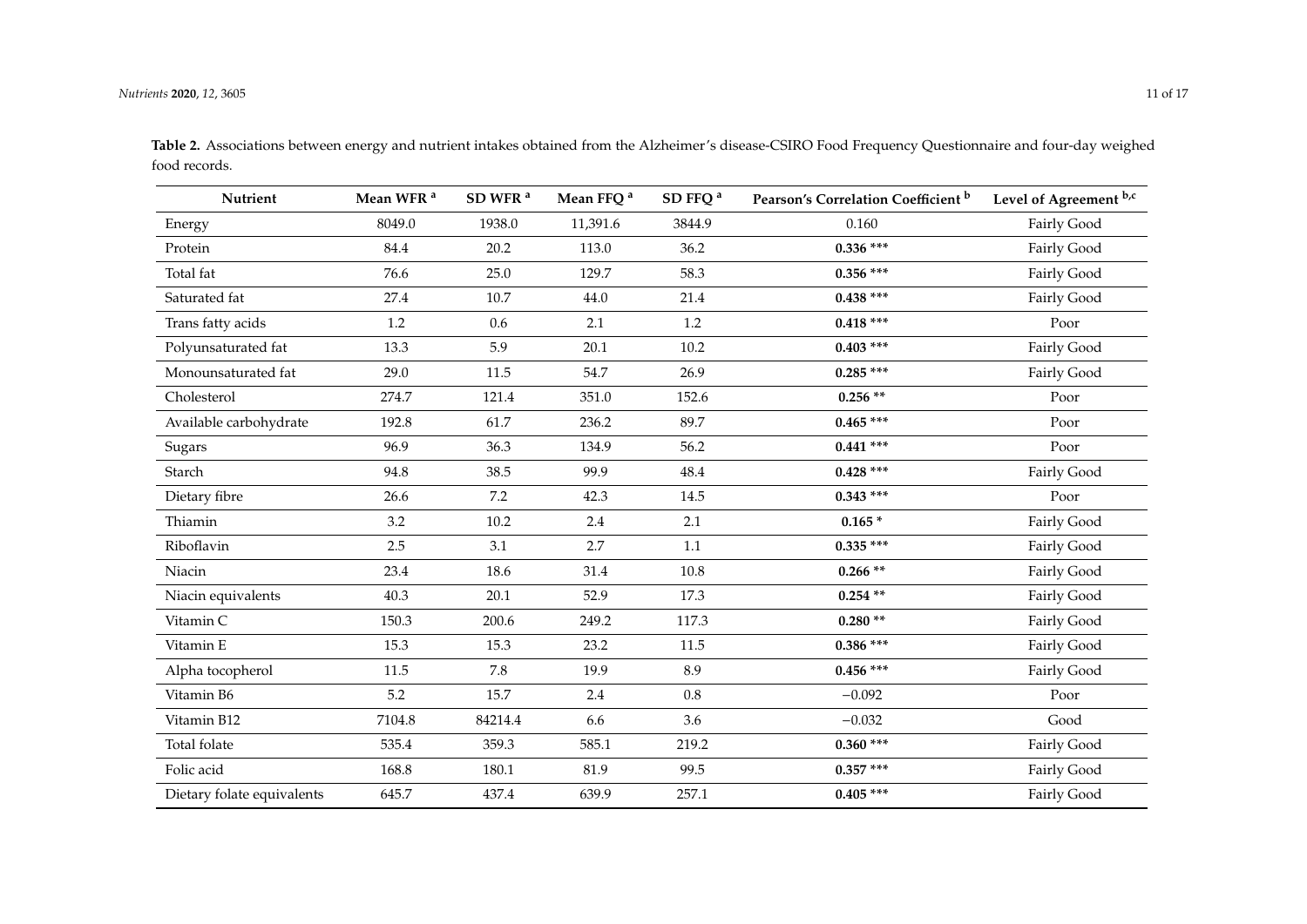| Nutrient                  | Mean WFR <sup>a</sup> | SD WFR <sup>a</sup> | Mean FFQ <sup>a</sup> | SD FFQ <sup>a</sup> | Pearson's Correlation Coefficient <sup>b</sup> | Level of Agreement b,c |
|---------------------------|-----------------------|---------------------|-----------------------|---------------------|------------------------------------------------|------------------------|
| Vitamin A                 | 1172.8                | 1394.3              | 2412.7                | 1391.4              | $0.317***$                                     | Fairly Good            |
| Retinol                   | 334.9                 | 374.4               | 606.2                 | 833.6               | $0.340$ ***                                    | Fairly Good            |
| Beta carotene equivalents | 4263.2                | 2724.1              | 10,841.8              | 6524.6              | $0.426$ ***                                    | Fairly Good            |
| Beta carotene             | 3500.5                | 2319.5              | 8564.7                | 5258.0              | $0.430$ ***                                    | Fairly Good            |
| Sodium                    | 2079.2                | 859.1               | 2448.4                | 1042.4              | 0.138                                          | Fairly Good            |
| Potassium                 | 3244.5                | 751.9               | 5241.3                | 1731.7              | $0.390$ ***                                    | Poor                   |
| Magnesium                 | 397.1                 | 159.9               | 485.6                 | 168.0               | $0.384$ ***                                    | Poor                   |
| Calcium                   | 1020.7                | 447.2               | 1146.7                | 489.8               | $0.377$ ***                                    | Fairly Good            |
| Phosphorus                | 1488.8                | 337.2               | 2006.2                | 636.9               | $0.413$ ***                                    | Fairly Good            |
| Iron                      | 11.7                  | 3.9                 | 15.8                  | 5.4                 | $0.328$ ***                                    | Fairly Good            |
| Zinc                      | 17.7                  | 72.5                | 14.2                  | 4.5                 | $-0.044$                                       | Good                   |
| Selenium                  | 94.9                  | 61.9                | 114.9                 | 69.7                | $0.561$ ***                                    | Poor                   |
| Iodine                    | 173.0                 | 77.0                | 165.3                 | 77.3                | $0.391$ ***                                    | Fairly Good            |
| VLC N3                    | 16.8                  | 106.8               | $0.8\,$               | $0.8\,$             | $0.462$ ***                                    | Good                   |
| Linoleic Acid             | 11.8                  | 12.6                | 16.5                  | 9.1                 | $0.372$ ***                                    | Fairly Good            |
| Alpha Linolenic Acid      | 33.5                  | 265.6               | 2.3                   | 1.5                 | $0.192*$                                       | Good                   |
| Eicosapentaenoic Acid     | 5.4                   | 60.6                | 0.3                   | 0.3                 | $0.363$ ***                                    | Fairly Good            |
| Docosapentaenoic Acid     | 0.1                   | 0.1                 | 0.2                   | 0.1                 | $0.436**$                                      | Poor                   |
| Docosahexaenoic Acid      | 3.7                   | $40.4\,$            | 0.3                   | 0.3                 | $0.455**$                                      | Good                   |
| Caffeine                  | 209.1                 | 502.3               | 137.2                 | 130.3               | $0.474**$                                      | Good                   |
| Water                     | 3380.5                | 6702.8              | 3119.3                | 2283.5              | $0.279**$                                      | Fairly Good            |
| Alcohol                   | 10.2                  | 13.6                | 10.6                  | 15.0                | $0.570$ ***                                    | Poor                   |

**Table 2.** *Cont.*

<span id="page-12-0"></span>Bold indicates statistical significance (\*  $p < 0.05$ , \*\*  $p < 0.01$ , \*\*\*  $p < 0.001$ );  $n = 148$ . <sup>a</sup> Uses raw data. <sup>b</sup> Uses log-transformed and energy-adjusted data. <sup>c</sup> "Good agreement": the difference between the two methods is approximately equal to one standard deviation of the average nutrient intake. "Fairly good agreement": the difference between the two methods is approximately equal to two standard deviations of the average nutrient intake. "Poor agreement": the difference between the two methods is approximately equal to three standard deviations of the average nutrient intake. Abbreviations: CSIRO, Commonwealth Scientific and Industrial Research Organisation; FFQ, food frequency questionnaire; SD, standard deviation; VLC N3, very long chain n-3 polyunsaturated fatty acids; WFR, weighed food record.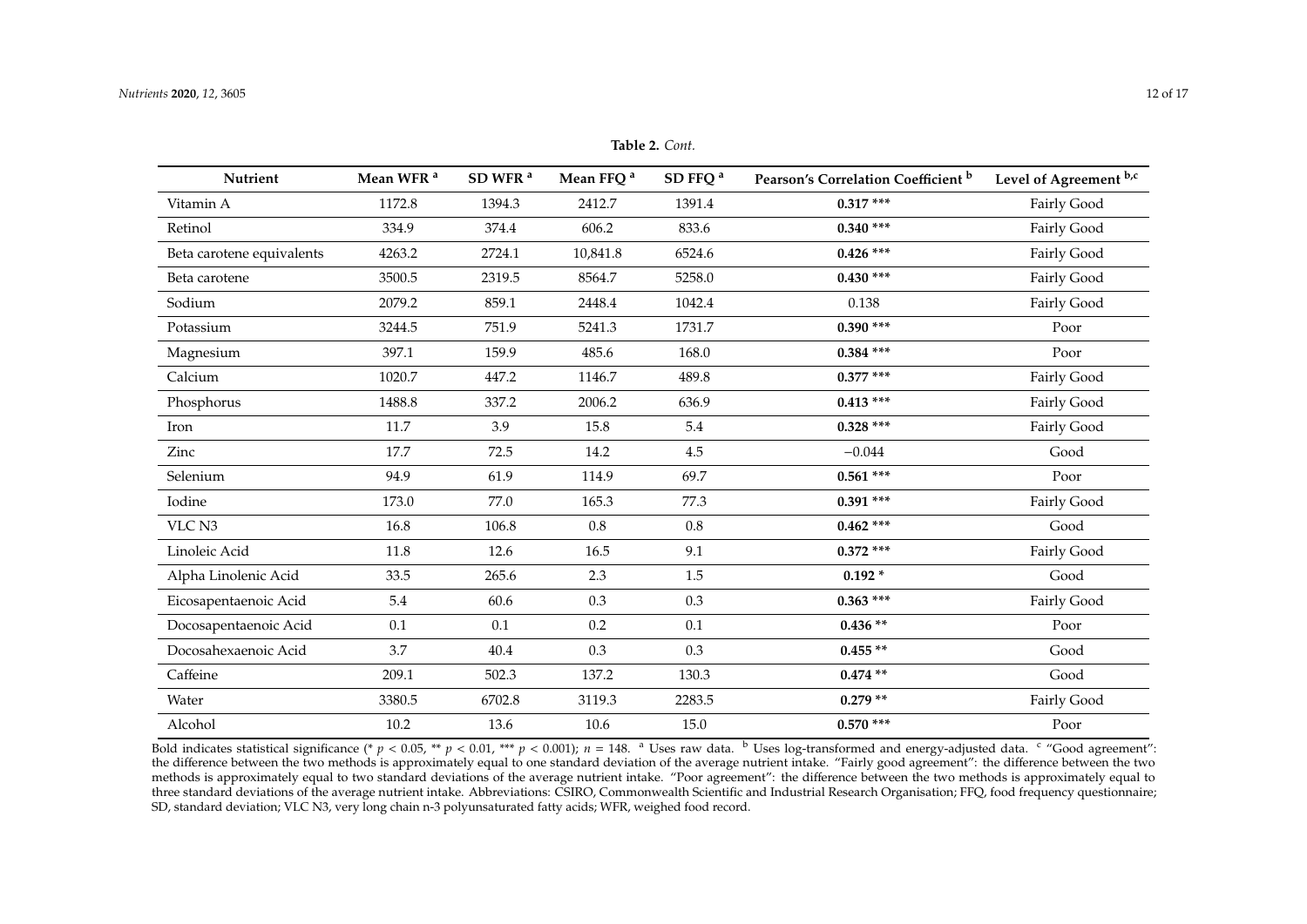| Nutrient                   | Same Quintile, % | Adjacent Quintile, % | Gross Misclassification, % <sup>a</sup> | Weighted $\kappa$ <sup>b</sup> | Strength of Agreement <sup>c</sup> |
|----------------------------|------------------|----------------------|-----------------------------------------|--------------------------------|------------------------------------|
| Energy                     | 23.81            | 34.01                | 22.45                                   | 0.249                          | Fair                               |
| Protein                    | 25.85            | 31.97                | 16.33                                   | 0.076                          | Slight                             |
| Total fat                  | 23.81            | 40.14                | 17.01                                   | 0.249                          | Fair                               |
| Saturated fat              | 25.85            | 34.69                | 14.97                                   | 0.076                          | Slight                             |
| Trans fatty acids          | 30.50            | 36.17                | 16.31                                   | 0.002                          | Slight                             |
| Polyunsaturated fat        | 29.93            | 36.73                | 15.65                                   | 0.003                          | Slight                             |
| Monounsaturated fat        | 25.17            | 34.01                | 16.33                                   | 0.117                          | Slight                             |
| Cholesterol                | 29.25            | 36.05                | 14.29                                   | 0.005                          | Slight                             |
| Available carbohydrate     | 23.81            | 36.73                | 19.73                                   | 0.249                          | Fair                               |
| Sugars                     | 25.17            | 29.25                | 18.37                                   | 0.117                          | Slight                             |
| Starch                     | 33.33            | 30.61                | 12.93                                   | 0.000                          | Slight                             |
| Dietary fibre              | 24.49            | 35.37                | 19.05                                   | 0.174                          | Slight                             |
| Thiamin                    | 27.21            | 35.37                | 13.61                                   | 0.029                          | Slight                             |
| Riboflavin                 | 28.57            | 34.01                | 14.97                                   | 0.009                          | Slight                             |
| Niacin                     | 25.53            | 43.97                | 14.89                                   | 0.100                          | Slight                             |
| Niacin equivalents         | 21.09            | 44.22                | 14.97                                   | 0.743                          | Substantial                        |
| Vitamin C                  | 27.21            | 34.69                | 16.33                                   | 0.029                          | Slight                             |
| Vitamin E                  | 27.89            | 35.37                | 13.61                                   | 0.017                          | Slight                             |
| Alpha tocopherol           | 29.08            | 32.62                | 14.89                                   | 0.007                          | Slight                             |
| Vitamin B6                 | 24.11            | 32.62                | 19.15                                   | 0.221                          | Fair                               |
| Vitamin B12                | 28.37            | 33.33                | 16.31                                   | 0.013                          | Slight                             |
| Total folate               | 29.93            | 34.01                | 12.93                                   | 0.003                          | Slight                             |
| Folic acid                 | 36.05            | 32.65                | 8.84                                    | 0.000                          | Slight                             |
| Dietary folate equivalents | 27.89            | 37.41                | 12.24                                   | 0.017                          | Slight                             |

**Table 3.** Quintile percentage agreement between energy and nutrient intakes determined from the Alzheimer's disease-CSIRO Food Frequency Questionnaire and four-day weighed food records.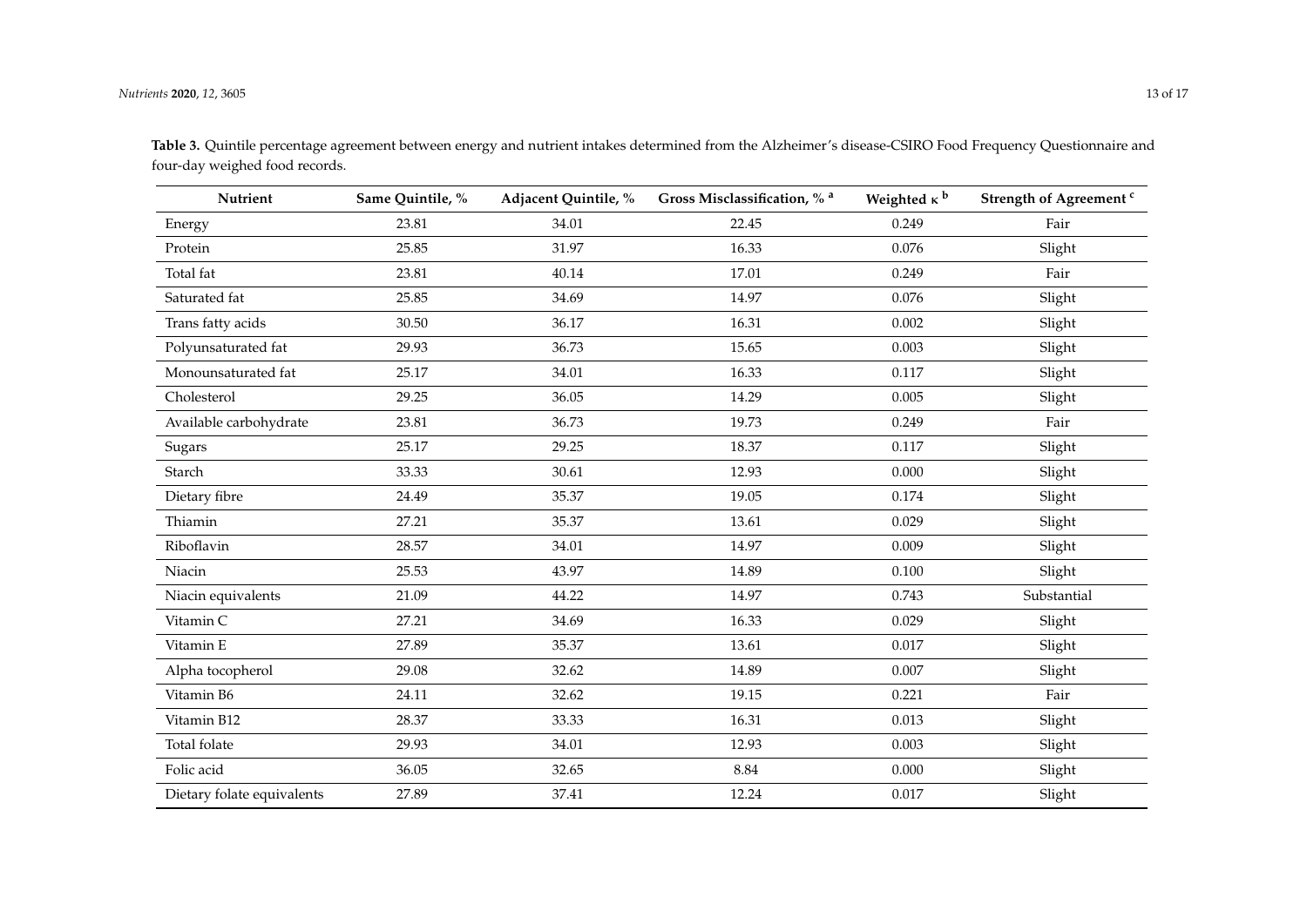| <b>Nutrient</b>           | Same Quintile, % | Adjacent Quintile, % | Gross Misclassification, % a | Weighted $\kappa$ b | Strength of Agreement <sup>c</sup> |
|---------------------------|------------------|----------------------|------------------------------|---------------------|------------------------------------|
| Vitamin A                 | 29.25            | 33.33                | 17.69                        | 0.005               | Slight                             |
| Retinol                   | 31.29            | 32.65                | 19.05                        | 0.001               | Slight                             |
| Beta carotene equivalents | 23.13            | 44.22                | 15.65                        | 0.344               | Fair                               |
| Beta carotene             | 22.70            | 44.68                | 14.18                        | 0.422               | Moderate                           |
| Sodium                    | 25.17            | 32.65                | 18.37                        | 0.117               | Slight                             |
| Potassium                 | 19.05            | 36.73                | 17.69                        | 0.772               | Substantial                        |
| Magnesium                 | 27.21            | 31.97                | 12.24                        | 0.029               | Slight                             |
| Calcium                   | 19.05            | 40.82                | 12.24                        | 0.772               | Substantial                        |
| Phosphorus                | 23.81            | 33.33                | 16.33                        | 0.249               | Fair                               |
| Iron                      | 26.53            | 35.37                | 12.24                        | 0.048               | Slight                             |
| Zinc                      | 21.09            | 36.05                | 19.05                        | 0.743               | Substantial                        |
| Selenium                  | 34.75            | 30.50                | 10.64                        | 0.000               | Slight                             |
| Iodine                    | 27.89            | 36.73                | 14.97                        | 0.017               | Slight                             |
| VLC N3                    | 30.61            | 38.10                | 9.52                         | 0.001               | Slight                             |
| Linoleic acid             | 26.53            | 39.46                | 15.65                        | 0.048               | Slight                             |
| Alpha linolenic acid      | 23.13            | 44.22                | 14.97                        | 0.344               | Fair                               |
| Eicosapentaenoic acid     | 31.91            | 36.88                | 14.18                        | 0.000               | Slight                             |
| Docosapentaenoic acid     | 30.50            | 36.17                | 13.48                        | 0.002               | Slight                             |
| Docosahexaenoic acid      | 29.79            | 41.13                | 10.64                        | 0.003               | Slight                             |
| Caffeine                  | 26.21            | 36.55                | 17.24                        | 0.062               | Slight                             |
| Water                     | 29.25            | 31.29                | 19.73                        | 0.005               | Slight                             |
| Alcohol                   | 44.22            | 44.22                | 3.40                         | 0.000               | Slight                             |

**Table 3.** *Cont.*

<span id="page-14-0"></span> $n = 148$ . <sup>a</sup> Gross misclassification = disagreement by three or four quintiles. <sup>b</sup> Weighted kappa (κ) measures the degree of disagreement between the nutrient intakes from the two methods. <sup>c</sup> Strength of agreement is classified according to weighted k as follows:  $0.920 =$  slight agreement,  $0.21-0.40 =$  fair agreement,  $0.41-0.60 =$  moderate agreement,  $0.61-0.80 =$  substantial agreement [\[18\]](#page-17-8). All results reported using log-transformed and energy-adjusted data. Abbreviations: CSIRO, Commonwealth Scientific and Industrial Research Organisation; VLC N3, very long chain n-3 polyunsaturated fatty acids.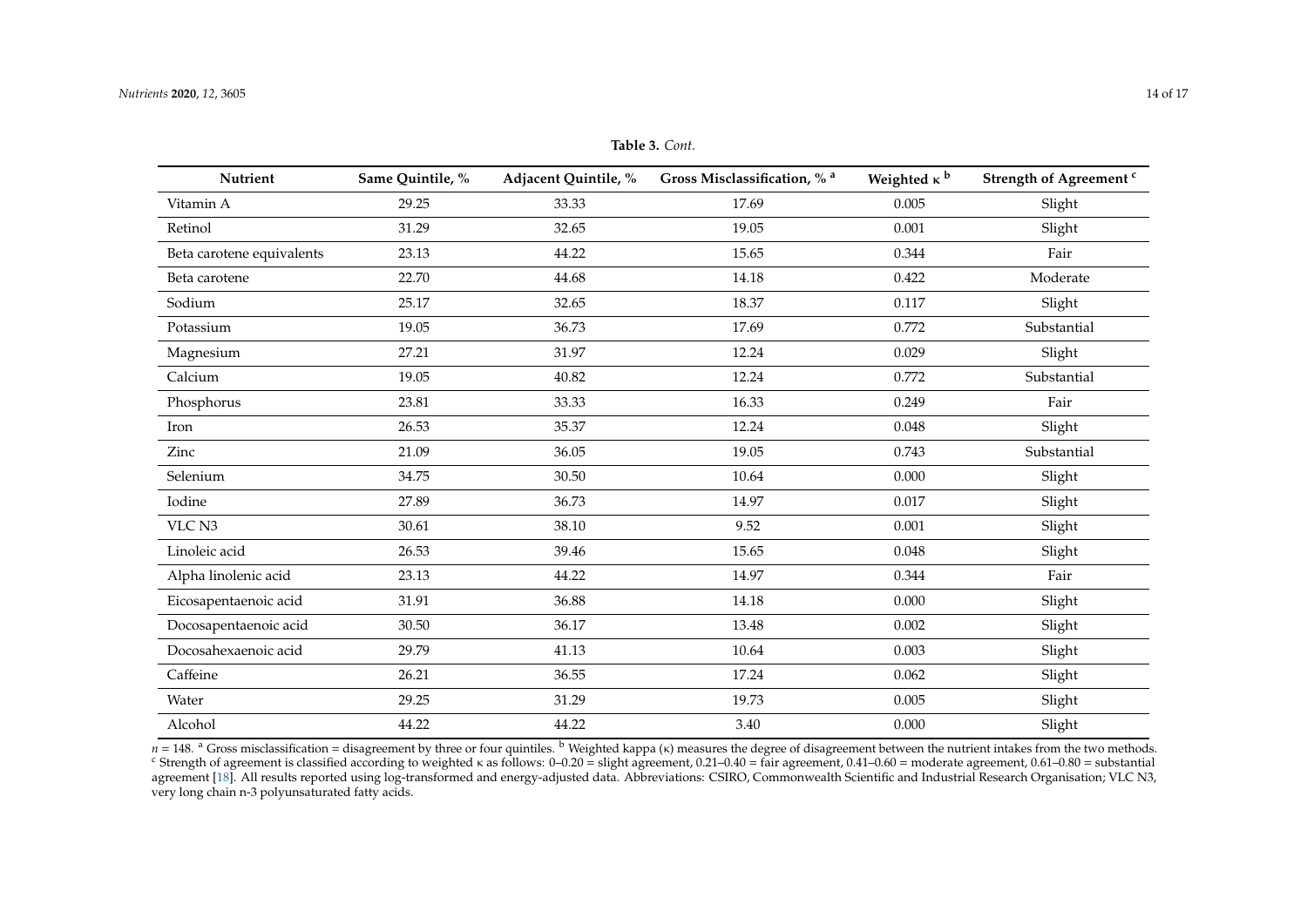#### **4. Discussion**

The reliability and comparative validity of the customised online AD-CSIROFFQ were assessed by comparing actual food intake data from the AD-CSIROFFQ at two administrations (reliability), and by comparing nutrient intake documented using four-day weighed food records with data generated from the first administration of the AD-CSIROFFQ (validity).

Of the 309 food and beverage items that had sufficient consumption levels for analysis of reliability, over 78% were significantly correlated between questionnaire administrations. The items lacking significant correlation were mainly takeaway foods and individual fruit and vegetable items that were consumed at low levels. These results indicate that the overall repeatability, and thus reliability, of the AD-CSIROFFQ is good.

Validity of an FFQ is the degree to which the instrument measures the diet of the subjects it was designed to study. To determine validity, we used two methods to assess agreement of absolute nutrient intake between the AD-CSIROFFQ and four-day weighed food records. First, Pearson's correlation coefficients showed that 41 of the 46 nutrients analysed were significantly positively correlated, with 34 of these highly correlated, providing evidence that intake levels in the AD-CSIROFFQ are associated with intakes documented via the weighed food records. Second, Bland–Altman plots assessing individual agreement of nutrient intakes between the two methods indicated that 35 of the 46 nutrients showed "good" or "fairly good" agreement.

We also examined the ranking of individuals into quintiles of nutrient intake and compared quintiles between the AD-CSIROFFQ and weighed food records. The AD-CSIROFFQ demonstrated an acceptable ability to rank subjects into the same or adjacent quintile as the weighed food records. On average, for all nutrients, 63% of participants were classified into the same or adjacent nutrient intake quintile, with the highest observed agreement of 88% for alcohol intake. On average, only 15% of participants were grossly misclassified by three or four quintiles, with the lowest value of 3% again for alcohol intake. Our quintile agreement results are comparable to those reported in a previous validation study using the paper-based CSIROFFQ in 62 women aged 31–60 years, where approximately 70% of reported intakes were in the same or adjacent quintile [\[6\]](#page-17-0). Yet, our group level agreement results are lower than values reported in a validation study of 14-year-old adolescents ( $n = 785$ ), where the percentage agreement was 80%–90%. Notably, however, the adolescent study utilised a three-day weighed food record as the reference tool, and data were assigned to tertiles rather than quintiles [\[3\]](#page-16-2); these methodological differences increased the likelihood of group level agreement in the adolescent study.

In the present study, due to the quintile agreement being similar to that reported in other studies [\[3](#page-16-2)[,6\]](#page-17-0), we conclude that the AD-CSIROFFQ is a suitable tool for determining high or low intakes of nutrients, thereby yielding valuable information at the group level. For epidemiological purposes, ranking of individuals may be more relevant than determining absolute intakes. FFQs are commonly used in studies to examine the association between diet and chronic diseases [\[2\]](#page-16-1), and for these studies, the ability of the FFQ to rank individuals on usual nutrient intakes may be more important than the estimation of absolute intake. For example, dietary patterns utilise individuals' intake rankings to investigate the association between diet and chronic diseases; dietary patterns frequently use median intake values to assign individuals to a binary value for inclusion into a dietary pattern score.

Overall, the evidence from the current study, particularly from agreement levels, leads to the recommendation that the AD-CSIROFFQ should be used selectively if measuring absolute nutrient intakes at the individual level. Specifically, our results provide evidence that the AD-CSIROFFQ measures VLC N3, alpha linolenic acid, docosahexaenoic acid, and caffeine accurately, based on good agreement and significant correlations, and a further 27 nutrients reasonably accurately, based on fairly good agreement and significant correlations; therefore, the AD-CSIROFFQ is a useful tool in this respect. Available carbohydrate, sugars, and dietary fibre are important nutrients for disease research, and whilst there was high correlation (*p* < 0.001) of intakes between the AD-CSIROFFQ and weighed food records, poor agreement was observed in the Bland–Altman plots, suggesting that one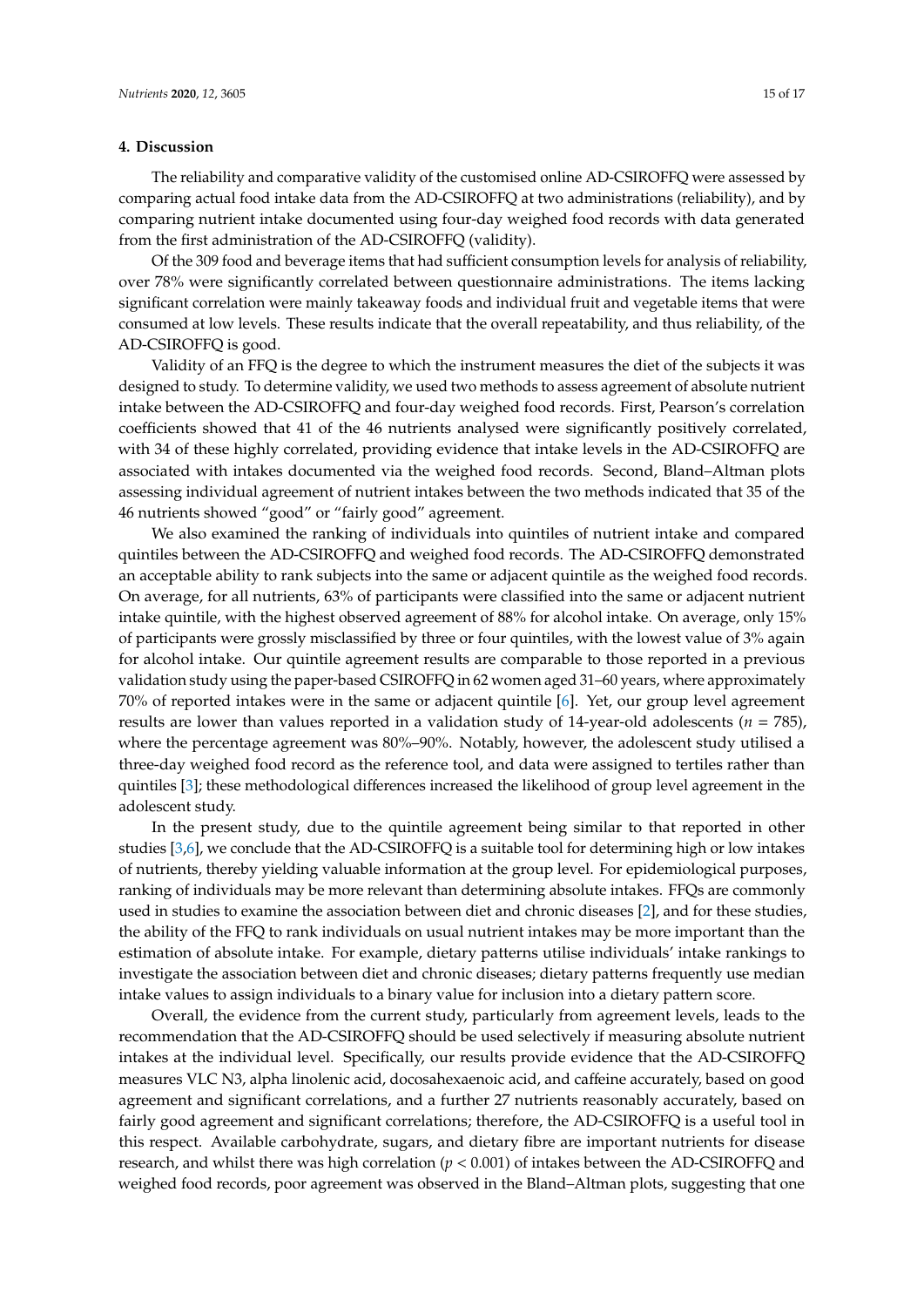should proceed with caution in utilisation of the AD-CSIROFFQ for measurement of absolute intake of these nutrients.

Weighed food records are acceptable gold standards because they are thought to provide more accurate and representative food intake data within the period covered by the FFQ. It is important that the errors of both methods are independent to avoid spuriously high estimates of validity. Among the available and feasible comparison methods for validating an FFQ, diet records are likely to have the least correlated errors. The main source of error in the reference method is the possibility of a change in diet due to the measurement process itself, despite requests that participants consume their normal diet, and reassurance from all that this was the case. Conversely, the main sources of error in the questionnaire are restrictions imposed by a fixed list of foods, memory of foods consumed, interpretation of questions, and the assumption of average serving sizes for most foods. By contrast, diet records are collected prospectively and do not depend on memory. They allow a more direct assessment of portion sizes, and errors in interpretation relate to the dietitian coding the records rather than to the subjects. Agreement between the two methods of dietary data collection may be affected by reporting of items in the FFQ which were not consumed during the four-day weighed food record or were consumed by few people (e.g., specific types of fish and breakfast cereals). The day of the week may also influence the result of validation studies. In our study, the greatest proportion of records was collected on weekdays (75%) with 25% collected on a weekend day; this division was deliberate, as it is perceived that usual dietary intake occurs during the week with greater variation observed at weekends [\[1,](#page-16-0)[2\]](#page-16-1).

Irrespective of the limitations described above, the present study provides evidence of acceptable reliability and validity of the AD-CSIROFFQ as a measure of dietary intake, particularly in the AD field for Australian cohorts. The adequate correlations observed between test–retest responses suggest that the AD-CSIROFFQ is reliable. The agreement levels with respect to the weighed food records for a number of nutrients shows validity in terms of their individual intake, with all intakes being acceptable for ranking of individuals on a group level, and thus providing an acceptable assessment of long-term dietary intake in older adults. In summary, the AD-CSIROFFQ makes an important contribution to the tools available for assessing usual dietary intake in older adults with respect to AD research.

**Author Contributions:** Conceptualisation, S.L.G., S.R.R.-S., P.L.-W. and R.N.M.; methodology, S.L.G., S.R.R.-S., and P.L.-W.; formal analysis, S.L.G.; writing—original draft preparation, S.L.G.; writing—review and editing, S.R.R.-S., P.L.-W. and R.N.M. All authors have read and agreed to the published version of the manuscript.

**Funding:** Funding for the project was provided by Edith Cowan University through a School of Medical and Health Sciences Research Grant. S.R.R.-S. is supported by a BrightFocus Foundation Fellowship, USA.

**Acknowledgments:** The authors would like to acknowledge the support provided by Simon Gibson and Mac Coombes of CSIRO in actioning the modification of the CSIROFFQ and managing the online questionnaire throughout the study. The authors would also like to acknowledge the assistance of Sarah Tester, Sam Hodge, Tegan Hodson, Matthew Chau, and Serena MacManus in the entry of weighed food records and AD-CSIROFFQ responses into FoodWorks.

**Conflicts of Interest:** The authors declare no conflict of interest.

#### **References**

- <span id="page-16-0"></span>1. Cade, J.E.; Thompson, R.; Burley, V.; Warm, D. Development, validation and utilisation of food-frequency questionnaires—A review. *Public Health Nutr.* **2002**, *5*, 567–587. [\[CrossRef\]](http://dx.doi.org/10.1079/PHN2001318)
- <span id="page-16-1"></span>2. Cade, J.E.; Burley, V.J.; Warm, D.L.; Thompson, R.L.; Margetts, B.M. Food-frequency questionnaires: A review of their design, validation and utilisation. *Nutr. Res. Rev.* **2004**, *17*, 5–22. [\[CrossRef\]](http://dx.doi.org/10.1079/NRR200370)
- <span id="page-16-2"></span>3. Ambrosini, G.L.; De Klerk, N.H.; O'Sullivan, T.A.; Beilin, L.J.; Oddy, W.H. The reliability of a food frequency questionnaire for use among adolescents. *Eur. J. Clin. Nutr.* **2009**, *63*, 1251–1259. [\[CrossRef\]](http://dx.doi.org/10.1038/ejcn.2009.44) [\[PubMed\]](http://www.ncbi.nlm.nih.gov/pubmed/19550427)
- 4. Ambrosini, G.; Mackerras, D.; De Klerk, N.; Musk, A.; Ambrosini, G.; De Klerk, N. Comparison of an Australian food-frequency questionnaire with diet records: Implications for nutrition surveillance. *Public Health Nutr.* **2003**, *6*, 415–422. [\[CrossRef\]](http://dx.doi.org/10.1079/PHN2002434)